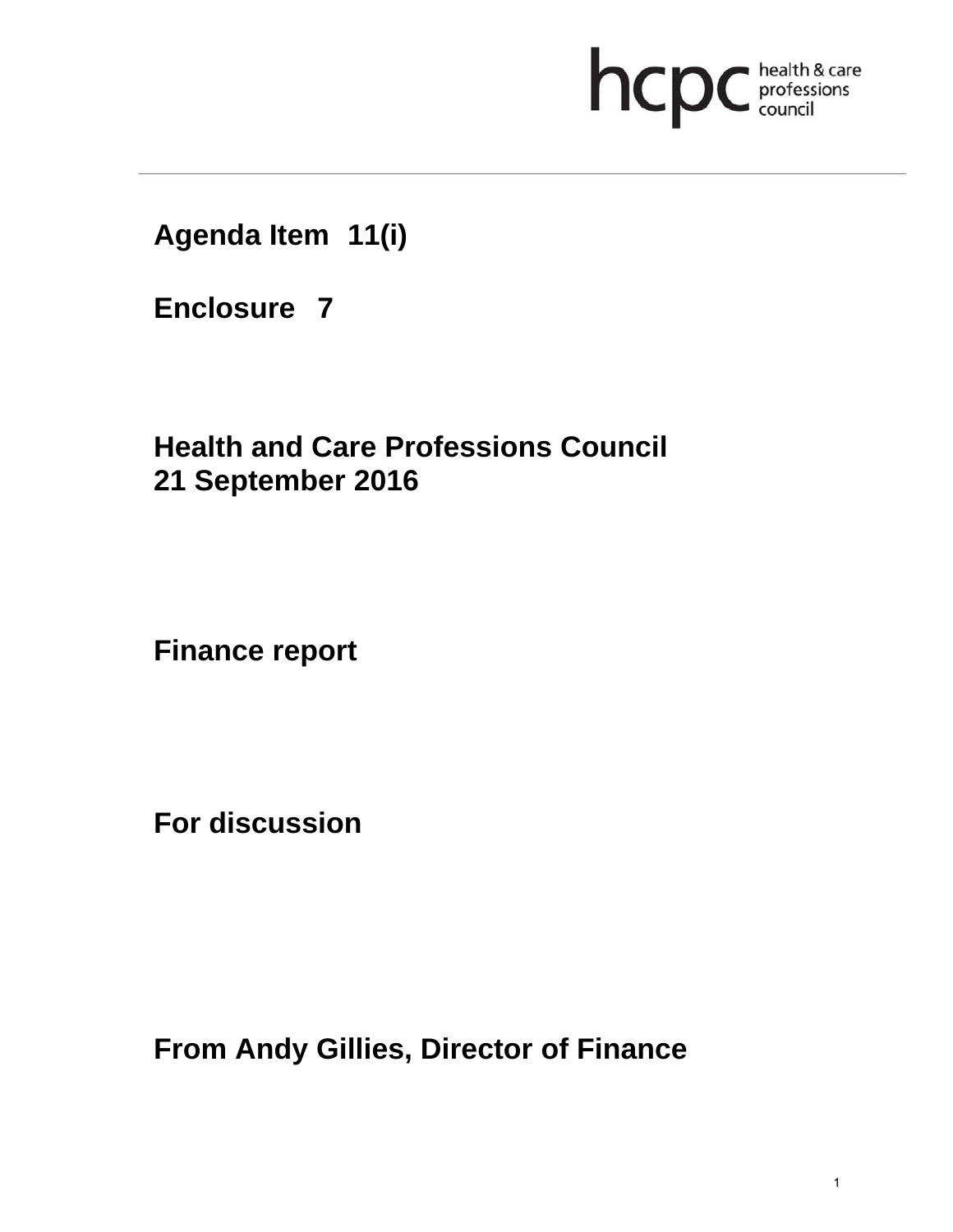

Council, 21 September 2016

Finance Report

Executive summary and recommendations

#### **Introduction**

The report sets out the main activities of the Finance Department since the July Council meeting. It includes statistical information and highlights key work undertaken.

#### **Decision**

Council is asked to discuss the report.

#### **Background information**

See Appendices 1 and 2

#### **Resource implications**

The resources for the Department are set out in the annual workplan and budget 2016-17.

#### **Financial implications**

HCPC financial results for 2016-17

#### **Appendices**

Appendix 1: Finance Report including overview of management accounts Appendix 2: Detailed schedules and graphs

#### **Date of paper**

9 September 2016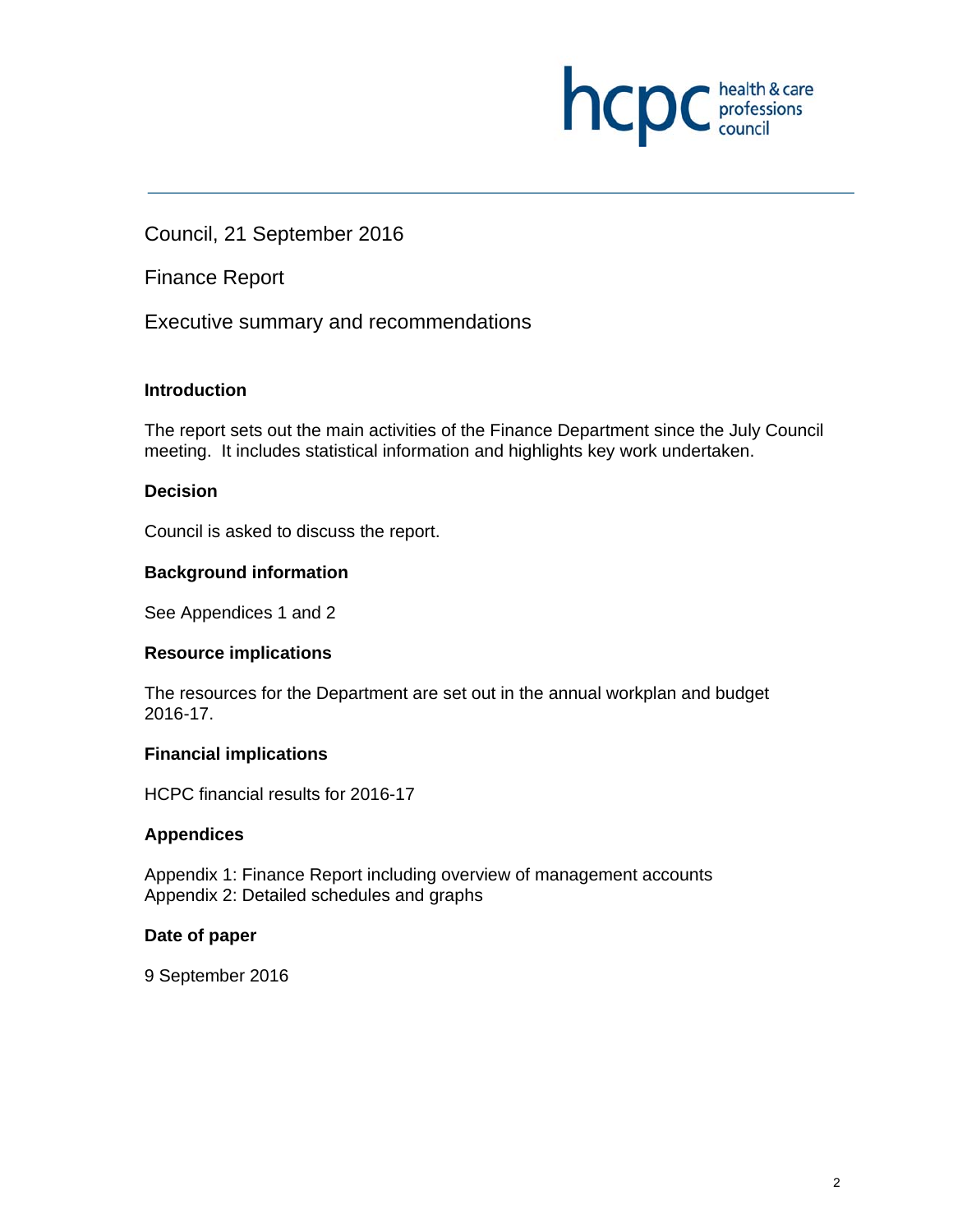

Appendix 1

# **Finance Department Report and Management Information Pack**

Andy Gillies, Finance Director September 2016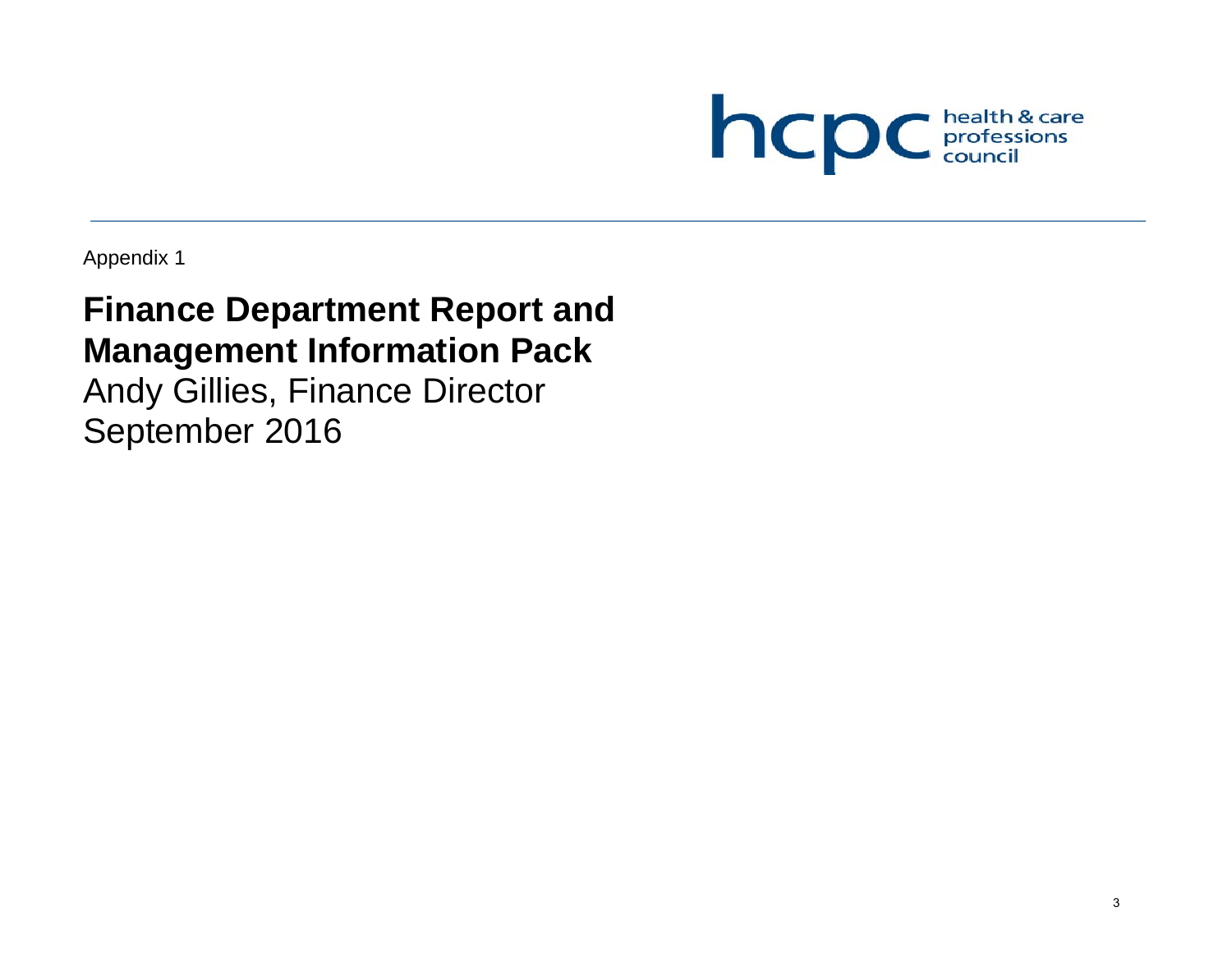Health and Care Professions Council **Finance Department** 

#### **1. Core processes**

There have been no significant issues with collection of income from registrants or payments to partners or suppliers. We are proactively paying partners in all areas except FTP. We have met FTP and agreed the implementation of direct payment of FTP partners with effect from October's partner work.

### **2. Projects**

The draft report on our compliance with the updated Payment Card Industry Data Security Standard has been received. The consultant is being re-engaged for a further 1-2 days to clarify findings and recommendations.

#### **3. Treasury**

At the end of August 2016, we had total cash and deposits of £15.37m, of which £10.87m is held in fixed term deposits (see table below) and £4.50m is in instant access accounts. Our main instant access account is now earning 0.45%, following the reduction in the Bank of England base rate to 0.25%.

|                 | <b>Deposit amount</b> | Term          |                      | Interest rate |
|-----------------|-----------------------|---------------|----------------------|---------------|
| <b>Bank</b>     | £m                    | <b>Months</b> | <b>Maturity date</b> | %             |
| <b>Barclays</b> | 1.00                  | 24            | 19 December 2016     | 1.06          |
| Santander       | 2.02                  | 24            | 10 March 2017        | 1.20          |
| <b>Barclays</b> | 1.05                  | 12            | 3 April 2017         | 0.95          |
| <b>Barclays</b> | 2.00                  | 24            | 19 June 2017         | 1.12          |
| Santander       | 2.00                  | 24            | 22 December 2017     | 1.50          |
| Lloyds          | 1.50                  | 24            | 3 April 2018         | 1.35          |
| Lloyds          | 1.30                  | 24            | 13 July 2018         | 1.45          |
| <b>Total</b>    | 10.87                 |               |                      |               |

All of the banks we use meet the minimum credit rating in the investment policy.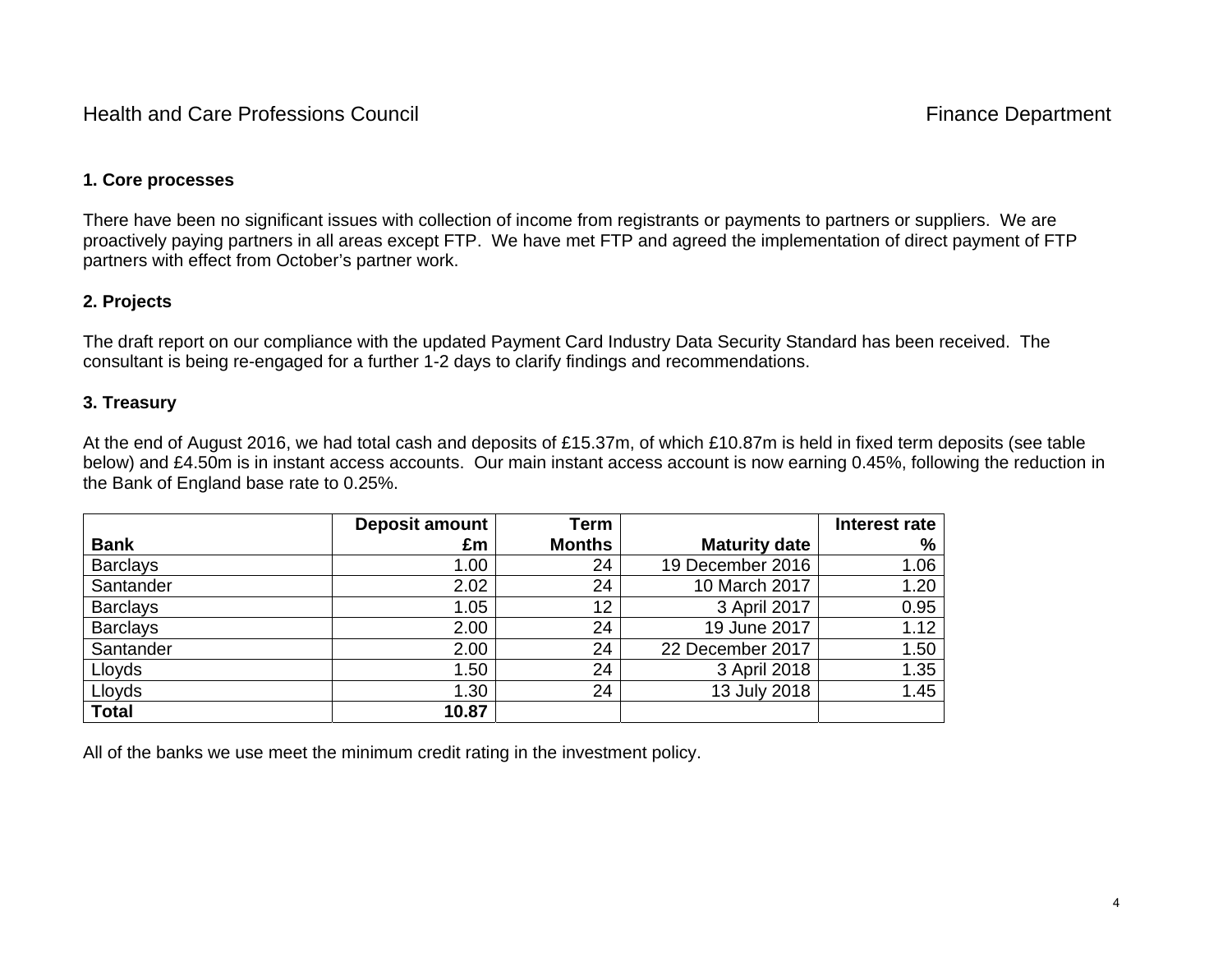### Health and Care Professions Council **Finance Department** Finance Department

#### **4. Procurement**

Current and planned procurement activity is outlined below.

| <b>Service</b>              | <b>Procurement route</b> | <b>Approx value incl VAT</b> | <b>Status</b>                                      |
|-----------------------------|--------------------------|------------------------------|----------------------------------------------------|
| Refurbishment of 186        | Invitation to tender     | £1.35m plus VAT              | Longlist of c15 potential contractors drawn up in  |
| Kennington Park Road        |                          |                              | discussion with professional advisers. Pre         |
| (front and middle           |                          |                              | qualification questionnaire to be issued in        |
| sections)                   |                          |                              | September, responses to be analysed in October,    |
|                             |                          |                              | ITT to be issued to shortlist in October           |
| Gas and electricity         | Framework agreements     | £100k-£120k a year on        | Contract signed by Chief Exec with the approval of |
| contracts                   | (one framework for gas,  | gas and electricity in       | the Chair. Now in process of terminating existing  |
|                             | and one for electricity) | aggregate                    | contracts and transferring to framework supplier.  |
|                             |                          |                              | Expected savings in the first year up to of 35% of |
|                             |                          |                              | current spend                                      |
| FTP and Comms               | Likely to be framework   | £0.25m a year                | The framework agreement under which we have        |
| printing services           | agreement                |                              | contracted for registrant printing and mailing     |
|                             |                          |                              | expired 30-4-16. The replacement agreement         |
|                             |                          |                              | (RM3781) is not now expected to be in place until  |
|                             |                          |                              | November 2016. Work will start in Q3 with FTP      |
|                             |                          |                              | and Comms departments on drawing up our            |
|                             |                          |                              | specification ready for the tender                 |
| <b>Facilities contracts</b> | Likely to be framework   | £100k-£150k a year           | We will work with the Office Services department   |
| (cleaning, maintenance,     | agreement(s)             |                              | in Q3 to identify services that can (or must, in   |
| confidential waste etc)     |                          |                              | order to be compliant) be migrated to the          |
|                             |                          |                              | government facilities management framework         |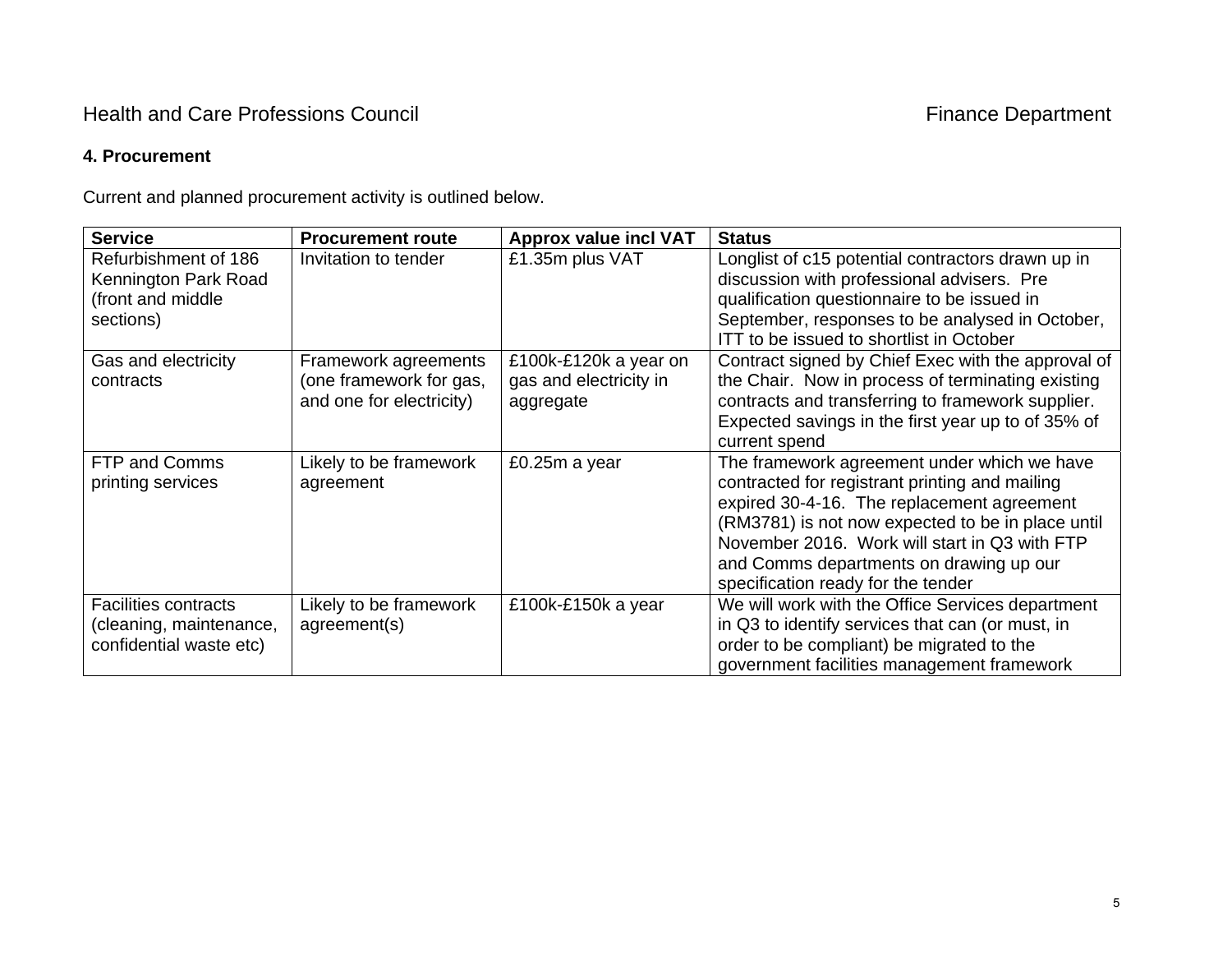### Health and Care Professions Council **Finance Department**

#### **5. Audits**

As part of their 2015-16 audit, the NAO made an observation about the budgeting and management accounts process. The Executive's response was discussed at the 6 September Audit Committee meeting and is included on the agenda for Council's 21/22 September meeting.

Grant Thornton have completed their internal audit of our whistleblowing arrangements. Their report is also included on Council's agenda. An outline plan to deliver the rest of the internal audit programme for 2016-17 was discussed and approved at the September Audit Committee meeting.

### **6. Staffing**

No issues to report.

### **7. Management Accounts for the 5 months ending 31 August 2016**

### **Income and expenditure**

The month 5 management accounts show an operating deficit for the year to date of £274k, compared to a budgeted deficit for the year to date of £1,023k.

Income after five months is £297k / 2.4% ahead of budget, because of continuing high levels of international applications and international scrutiny fees.

Expenditure is £452k / 3.3% under budget overall. FTP is £563k / 10% over budget as a consequence of higher than expected numbers and length of hearings. FTP's month 3 forecast indicated a full year overspend of £1,057k. Registration is £194k / 14% over budget because of higher international applicant assessor fees. Major projects are £671k under budget, and a significant part of that is slippage on the 186 KPR renovation project that will carry over into 2016-17.

Detailed variance commentary by department is included in Appendix 2. Budget holders will reforecast their spend for 2016-17 in October, based on the first six months of actual spend.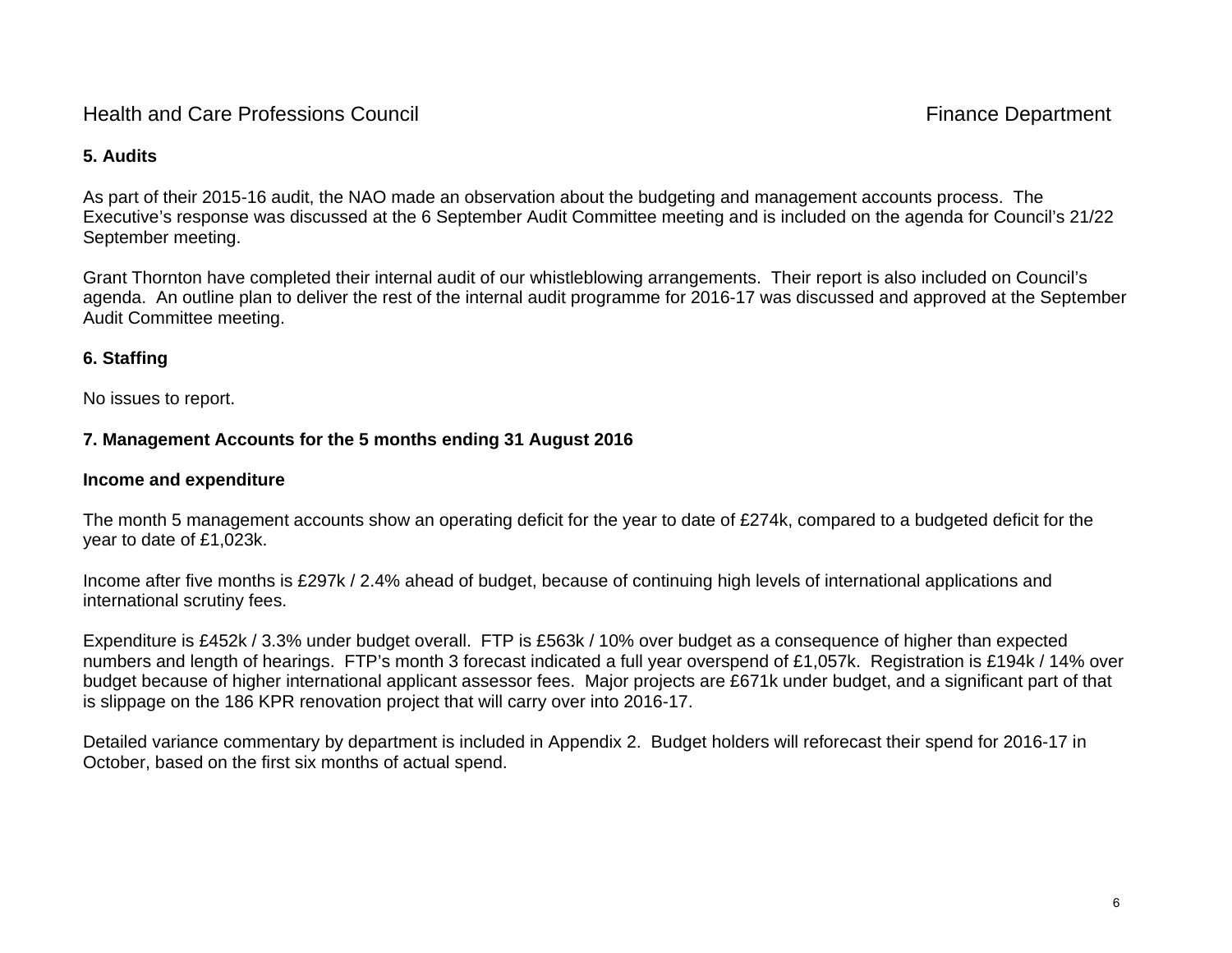### Health and Care Professions Council **Finance Department**

#### **Balance sheet and cash flow**

The cash balance at 31 August was £15.37m. There has been a net cash outflow of £2.24m year to date, compared to budgeted cash outflow of £5.31m, so the cash balance is £3.1m ahead of budget. Actual cash receipts from registrants and the movement on the deferred income balance are £0.6m ahead of budget, including the positive variance on international scrutiny fees. Opex payments including a reduction in creditors are £0.3m less than budget. Capital expenditure is £1.1m less than budget. And there is a £0.9m positive working capital variance because we had assumed the PSA levy payment of £0.9m would be made in April 2016 but in fact it was made in March 2015.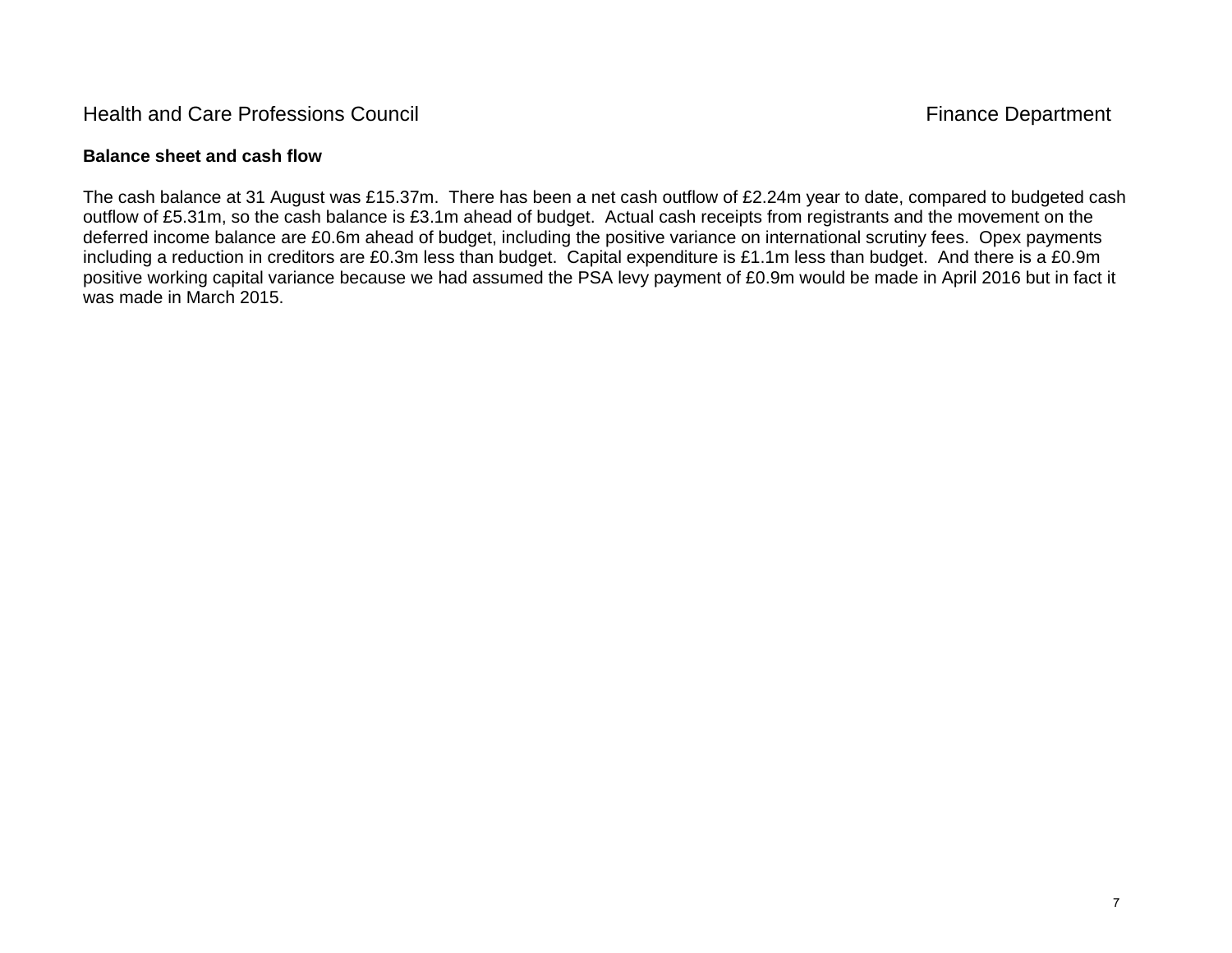# **Management Accounts31 August 2016**Andy Gillies, Finance Director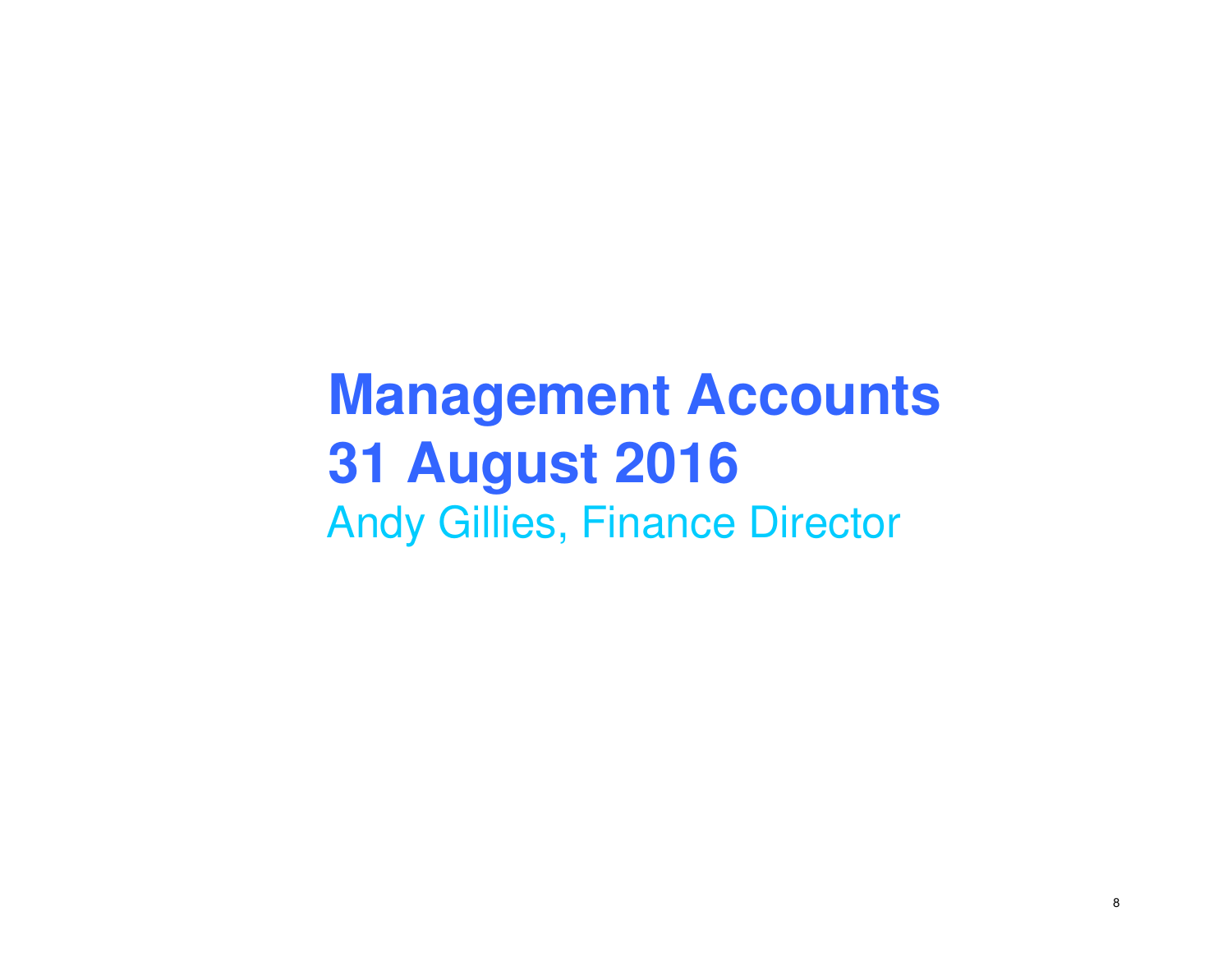#### **Variance Commentary**

| <b>INCOME</b>       |                     |                   |               |                   |                                                                                                                                                                                                                                                                                                                                                                                                                                                                                                                                                                                                                                                                                                            | August -16 Comments (Actuals vs 2016-17 Budget)                                                                                                                                                                                                                                                                                                                                                                                  |                                                                                                                                                                                                                                                                                                                                                                                                                                                                                                                                                                                                                                                         | July -16 Comments (Actuals vs 2016-17 Budget)                                                                                                                                                                                                  |
|---------------------|---------------------|-------------------|---------------|-------------------|------------------------------------------------------------------------------------------------------------------------------------------------------------------------------------------------------------------------------------------------------------------------------------------------------------------------------------------------------------------------------------------------------------------------------------------------------------------------------------------------------------------------------------------------------------------------------------------------------------------------------------------------------------------------------------------------------------|----------------------------------------------------------------------------------------------------------------------------------------------------------------------------------------------------------------------------------------------------------------------------------------------------------------------------------------------------------------------------------------------------------------------------------|---------------------------------------------------------------------------------------------------------------------------------------------------------------------------------------------------------------------------------------------------------------------------------------------------------------------------------------------------------------------------------------------------------------------------------------------------------------------------------------------------------------------------------------------------------------------------------------------------------------------------------------------------------|------------------------------------------------------------------------------------------------------------------------------------------------------------------------------------------------------------------------------------------------|
| <b>Department</b>   | <b>Movement YTD</b> | <b>Budget YTD</b> | <b>Budget</b> | <b>Budget Var</b> | Variances by Income Type                                                                                                                                                                                                                                                                                                                                                                                                                                                                                                                                                                                                                                                                                   | <b>Variances by Profession</b>                                                                                                                                                                                                                                                                                                                                                                                                   | Variances by Income Type                                                                                                                                                                                                                                                                                                                                                                                                                                                                                                                                                                                                                                | <b>Variances by Profession</b>                                                                                                                                                                                                                 |
|                     |                     |                   | Variance      |                   |                                                                                                                                                                                                                                                                                                                                                                                                                                                                                                                                                                                                                                                                                                            |                                                                                                                                                                                                                                                                                                                                                                                                                                  |                                                                                                                                                                                                                                                                                                                                                                                                                                                                                                                                                                                                                                                         |                                                                                                                                                                                                                                                |
| <b>Total Income</b> | 12.842.650          | 12,545,878        | 296.771       |                   | 2.4% Overall income was in line with the budget, with a<br>positive variance of 2.4%. This is mainly caused by<br>increase in the number of international applicants which<br>resulted a favourable variance of £217k against budget.<br>In the first 5 months of the year, 1,694 international<br>applications were received and 1,701 were registered<br>(figure includes application receive in the previous<br>financial year), compared to annual forecasted figures of<br>3,548 received and 2,617 registered. This favourable<br>variance is netted off by variances in Readmission fees<br>(£21k) which is below budget. Renewal fee and UK<br>scrutiny fees were £100k higher compared to budget. | Variance within income is mainly caused by favourable<br>variances from social workers (£149k), Radiographers<br>(£81k) and Paramedics (£61k) due to a peak in UK<br>applications following completion of courses. This is netted resulted a favourable variance of £197k against budget. scientists. These are netted off with favourable variances<br>off by adverse variance to budget from Bio-medical<br>scientists (£28k). | Overall income was in line with the budget, with a<br>positive variance of 1.5%. This is mainly caused by<br>increase in the number of international applicants which<br>In the first 4 months of the year, 1,461 international<br>applications were received and 1,406 were registered,<br>compared to annual forecasted figures of 3,548 received<br>and 2,617 registered. This favourable variance is netted<br>off by variances in Readmission fees (£22k) and UK<br>Scrutiny fees (£40k) which are both below budget.<br>Graduate registration fees was <b>£30k</b> below budget, this<br>is netted off by the favourable variance in renewal fees | Variance within income is mainly caused by:<br>£19k adverse variance to budget for Physiotherapists and<br><b>£26k</b> adverse variance to budget for Bio-medical<br>from social workers (£82k) Paramedics (£45k), and<br>Radiographer (£52k). |
|                     |                     |                   |               |                   |                                                                                                                                                                                                                                                                                                                                                                                                                                                                                                                                                                                                                                                                                                            |                                                                                                                                                                                                                                                                                                                                                                                                                                  | (£39k)                                                                                                                                                                                                                                                                                                                                                                                                                                                                                                                                                                                                                                                  |                                                                                                                                                                                                                                                |

| <b>EXPENDITURE</b>              |                     |                   |                             |                               |                   |                             |                                                                                                                                                                                                                                                                                                                                                                                                                                                                                                                                                                                                                                                                                                                                                                                                                                                        |                                                                                                                                                                                                                                                                                                             |                                                                                                                                                                                                                                                                                                                                                                                                                                                                                                                                                                                                                                                                                                                           |
|---------------------------------|---------------------|-------------------|-----------------------------|-------------------------------|-------------------|-----------------------------|--------------------------------------------------------------------------------------------------------------------------------------------------------------------------------------------------------------------------------------------------------------------------------------------------------------------------------------------------------------------------------------------------------------------------------------------------------------------------------------------------------------------------------------------------------------------------------------------------------------------------------------------------------------------------------------------------------------------------------------------------------------------------------------------------------------------------------------------------------|-------------------------------------------------------------------------------------------------------------------------------------------------------------------------------------------------------------------------------------------------------------------------------------------------------------|---------------------------------------------------------------------------------------------------------------------------------------------------------------------------------------------------------------------------------------------------------------------------------------------------------------------------------------------------------------------------------------------------------------------------------------------------------------------------------------------------------------------------------------------------------------------------------------------------------------------------------------------------------------------------------------------------------------------------|
| <b>Department</b>               | <b>Movement YTD</b> | <b>Budget YTD</b> | Variance v<br><b>Budget</b> | Variance v<br><b>Budget %</b> |                   | <b>Variances on Payroll</b> | Variances on Non-payroll                                                                                                                                                                                                                                                                                                                                                                                                                                                                                                                                                                                                                                                                                                                                                                                                                               | <b>Variances on Payroll</b>                                                                                                                                                                                                                                                                                 | Variances on Non-payroll                                                                                                                                                                                                                                                                                                                                                                                                                                                                                                                                                                                                                                                                                                  |
| Chair                           | 52,415              | 53,200            | 785                         | 1.5%                          |                   |                             | On Target                                                                                                                                                                                                                                                                                                                                                                                                                                                                                                                                                                                                                                                                                                                                                                                                                                              |                                                                                                                                                                                                                                                                                                             | On Target                                                                                                                                                                                                                                                                                                                                                                                                                                                                                                                                                                                                                                                                                                                 |
| <b>Chief Executive</b>          | 172,798             | 156,072           | (16, 726)                   |                               | (10.7%) On Target |                             | On Target                                                                                                                                                                                                                                                                                                                                                                                                                                                                                                                                                                                                                                                                                                                                                                                                                                              | £11k favourable variance on employer pension due to<br>timing differences. This is offset by £2.2k adverse<br>variance due to phasing of medical insurance budget<br>instead of spreading over 12 month, the whole cost have Budget for training has been spread evenly across the<br>been posted in April. | Variance in non payroll cost is mainly due to £21k over<br>spend on EMT training due to £13k equality and diversity<br>training for EMT away day in May and £8k training at IMD.<br>year, thus difference due to phasing of budget.<br>Legal advise costs were £12k above budget due to<br>advisory service carried out by BDB on the proposed<br>reform of social work training and regulation. This is offset<br>by underspend in printing and stationery and other<br>professional fees.                                                                                                                                                                                                                               |
| Council                         | 48,379              | 66,081            | 17,702                      | 26.8%                         |                   |                             | On Target                                                                                                                                                                                                                                                                                                                                                                                                                                                                                                                                                                                                                                                                                                                                                                                                                                              |                                                                                                                                                                                                                                                                                                             | £16k favourable variance due to timing difference in<br>council fees and associated NI.<br>£6k favourable variance on appointments due to timing of<br>adverts for new council members                                                                                                                                                                                                                                                                                                                                                                                                                                                                                                                                    |
| <b>Communications</b>           | 496.447             | 535.767           | 39.320                      |                               | 7.3% On Target    |                             | £31k underspend on 'Meet the HCPC' events due to<br>phasing - will be reforecast at 6 months.<br>£34k underspend on Web mainly due to the delayed start<br>of the intranet project set up - will be looed at during the 6<br>month reforecast.<br>£22k overspend on Internal Communications due to<br>phasing and costs budgeted in previous financial year.<br>This should be reversed with underspend on all employee<br>away day & will be corrected during 6 month reforecast.                                                                                                                                                                                                                                                                                                                                                                     | <b>£6k</b> overspend mainly due to employing of an extra staff<br>to work on the web project, where the project start date<br>has been delaved.                                                                                                                                                             | £41k underspend on subscription and web due to phasing<br>of the budget. £24k underspend on Meet the HCPC events<br>also due to phasing of budget, this will be looked at during<br>6 month reforecast. £28k overspend due to phasing and<br>costs budgeted in previous financial year. This should be<br>reversed with underspend on all employee away day + will<br>be corrected in 6 month reforecast                                                                                                                                                                                                                                                                                                                  |
| Education                       | 448.022             | 491.940           | 43.918                      |                               | 8.9% On Target    |                             | £11k under spend on approvals as there were 22% less visits<br>than budget YTD. (18 actual visits vs 23 budgeted visits).<br>£17k underspend on partner travel, accommodation &<br>subsistence as the costs are linked to approvals.<br>£7k overspend on major change as there have been 109% more<br>submissions than budget YTD. (46 vs 96 cases).<br>£11k underspend on training due to phasing of budget.                                                                                                                                                                                                                                                                                                                                                                                                                                          | £9k under spend against budget due to delays in recruitment<br>to fixed term contract position and use of temporary staff.                                                                                                                                                                                  | £12k under spend on approvals as there were 41% less visits<br>than budget YTD. (22 vs 13 visits).<br>£15k under spend on partner travel, accommodation &<br>subsistence as the costs are linked to approvals.<br>£6k overspend on major change as there have been 126% more<br>submissions than budget YTD. (35 vs 79 cases).<br>£2k saving on costs of printing of annual reports for the<br>education<br>£8k under spend on training due to phasing of budget - actual<br>training to be taken later in the year.                                                                                                                                                                                                      |
| <b>Facilities</b><br>Management | 903.205             | 1.022.019         | 118.814                     |                               | 11.6% On Target   |                             | Under spend of £21k in electricity mainly due to timing<br>differences, where invoices are received one month in<br>arrears. Also due to lack of historical consumption data for move manager.<br>405 Kennington Road, there have been differences<br>between budgeted costs and actual consumptions. This<br>will be reviewed during the 6 month reforecast.<br>£86k over spend on Rent due to phasing of the budget for<br>405 Kennington Road, where rent expenses are budgeted<br>quarterly.<br>£27k under spend on maintenance contracts mainly due to<br>a reversal of an annual PO and less maintenance need in<br>405 Ken than anticipated.<br>£20k under spend on stationery due to saving made from<br>change of suppliers.<br>Under spend in other areas are caused by phasing of<br>budget, which will be corrected in 6 month reforecast. | £7k under spend due to vacancy for facilities manager.<br>£13k under spend in temporary staff due vacancy for a                                                                                                                                                                                             | Under spend of £21k in electricity and water due to timing<br>of invoices. These have been received and will be<br>reflected in next month's Management Accounts<br>£29k over spend on Rent due to phasing of the budget for<br>405 Kennington Road, where rent expenses are budgeted<br>quarterly.<br>£25k under spend on security due to reversal of duplicate<br>POs and phasing of budget<br>£35k under spend on PPS due to phasing of budget<br>£20k under spend on maintenance contracts mainly due to<br>a reversal of an annual PO.<br>£7k under spend on office equipment due to phasing of<br>budget and clean up of POs.<br>£6K under spend in health and safety due to phasing of<br>Health & Safety program. |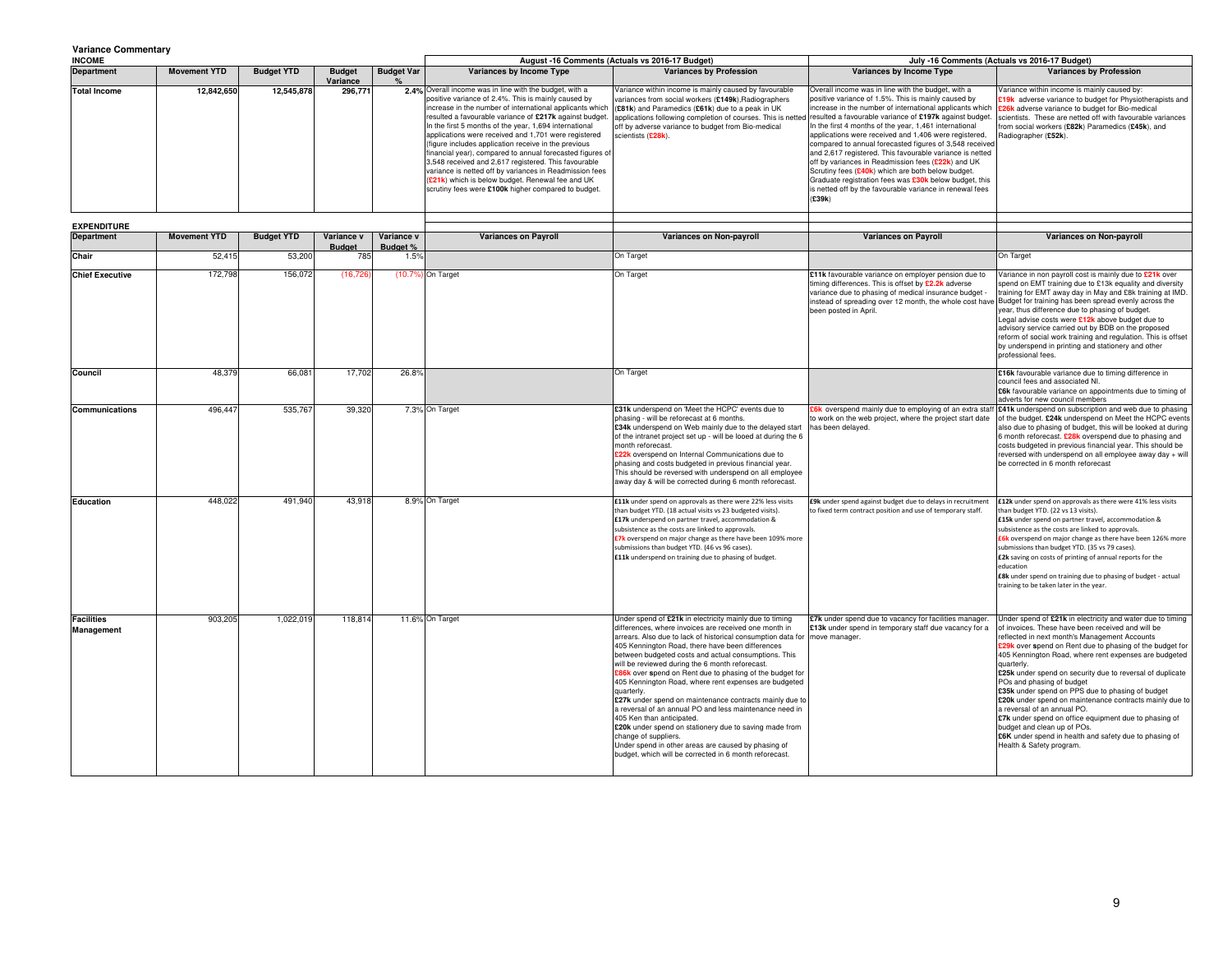#### **Variance Commentary**

| variance Commentary<br><b>INCOME</b>      |                     |                   |                             | August -16 Comments (Actuals vs 2016-17 Budget)<br>July -16 Comments (Actuals vs 2016-17 Budget) |                                                                                                                                                                                                                                                                                                                                                                                                                                                                                                                                                                                                                                                                                                                                                     |                                                                                                                                                                                                                                                                                                                                                                                                                                                                                                                                                                                                                                                                                                                                                                                                                                                                                                                                      |                                                                                                                                                                                                                                                                                                                                                                                                                                                                                   |                                                                                                                                                                                                                                                                                                                                                                                                                                                                                                                                                                                                                                                                                                                                                                                                                                                                                                                                                                                                                                                                                                                                                                                                                |
|-------------------------------------------|---------------------|-------------------|-----------------------------|--------------------------------------------------------------------------------------------------|-----------------------------------------------------------------------------------------------------------------------------------------------------------------------------------------------------------------------------------------------------------------------------------------------------------------------------------------------------------------------------------------------------------------------------------------------------------------------------------------------------------------------------------------------------------------------------------------------------------------------------------------------------------------------------------------------------------------------------------------------------|--------------------------------------------------------------------------------------------------------------------------------------------------------------------------------------------------------------------------------------------------------------------------------------------------------------------------------------------------------------------------------------------------------------------------------------------------------------------------------------------------------------------------------------------------------------------------------------------------------------------------------------------------------------------------------------------------------------------------------------------------------------------------------------------------------------------------------------------------------------------------------------------------------------------------------------|-----------------------------------------------------------------------------------------------------------------------------------------------------------------------------------------------------------------------------------------------------------------------------------------------------------------------------------------------------------------------------------------------------------------------------------------------------------------------------------|----------------------------------------------------------------------------------------------------------------------------------------------------------------------------------------------------------------------------------------------------------------------------------------------------------------------------------------------------------------------------------------------------------------------------------------------------------------------------------------------------------------------------------------------------------------------------------------------------------------------------------------------------------------------------------------------------------------------------------------------------------------------------------------------------------------------------------------------------------------------------------------------------------------------------------------------------------------------------------------------------------------------------------------------------------------------------------------------------------------------------------------------------------------------------------------------------------------|
| <b>Department</b>                         | <b>Movement YTD</b> | <b>Budget YTD</b> | Variance v<br><b>Budget</b> | Variance v<br><b>Budget %</b>                                                                    | <b>Variances on Payroll</b>                                                                                                                                                                                                                                                                                                                                                                                                                                                                                                                                                                                                                                                                                                                         | <b>Variances on Non-pavroll</b>                                                                                                                                                                                                                                                                                                                                                                                                                                                                                                                                                                                                                                                                                                                                                                                                                                                                                                      | <b>Variances on Pavroll</b>                                                                                                                                                                                                                                                                                                                                                                                                                                                       | Variances on Non-payroll                                                                                                                                                                                                                                                                                                                                                                                                                                                                                                                                                                                                                                                                                                                                                                                                                                                                                                                                                                                                                                                                                                                                                                                       |
| Finance                                   | 295,214             | 350,417           | 55,203                      |                                                                                                  | 15.8% On Target                                                                                                                                                                                                                                                                                                                                                                                                                                                                                                                                                                                                                                                                                                                                     | £15k underspend on other professional fees and<br>procurement legal advice due to phasing. Work carried out Partner role, which is now split across team members.<br>by Grant Thornton on 5 year plan, and by BDB on<br>proforma contracts, but not yet completed and billed.<br>Further work may be commissioned.<br>£26k underspend on internal audit due to phasing -<br>awaiting work carried out (& invoices).<br>£12k underspend on bank charges is mainly phasing - last<br>month's bank charges not accrued, and charges expected<br>to be higher in Q3 due to SW renewal.<br><b>28k</b> permanent overspend on insurance. Did not budget<br>for increase in premium due to claims and increase in<br>insurance premium tax rate                                                                                                                                                                                             | 24k overspend due to temp covering Finance Business<br>Savings expected over the coming months. Overspend<br>will reverse over the year.                                                                                                                                                                                                                                                                                                                                          | £12k underspend on other professional fees and<br>procurement legal advice due to phasing. Work carried out<br>by Grant Thornton on 5 year plan, and by BDB on<br>proforma contracts, but not yet completed and billed.<br>Further work may be commissioned.<br>£22k underspend on internal audit due to phasing -<br>awaiting work carried out (& invoices).<br>£10k underspend on bank charges due to phasing - last<br>month's bank charges not accrued.<br><b>£8k</b> permanent overspend on insurance. Did not budget<br>for increase in premium due to claims and increase in<br>insurance premium tax rate                                                                                                                                                                                                                                                                                                                                                                                                                                                                                                                                                                                              |
| <b>Fitness to Practise</b>                | 6.093.111           | 5.530.026         | (563,085)                   | (10.2%                                                                                           | E65k underspend on FTP staff which reflects the higher<br>number of vacancies within the department than<br>originally anticipated.<br>£143k overspend on FTP temps higher than expected<br>vacancies have resulted in a higher than originally<br>forecast number of temps. It is anticipated that the<br>spend on temporary staff will be higher than originally<br>forecast to ensure forecast activity continues without<br>delay. However, we expect the size of the variance to<br>reduce as permanent vacancies are filled.<br>£89k underspend on ADJ staff which reflects the higher<br>number of vacancies within the adi function than<br>originally anticipated. This is netted off with the £88k<br>overspend in temporary staff costs. | £142k over spend on Public Law, this reflects a number of £159k underspend on permanent staff costs due to<br>ligh Court cases which have recently concluded, the<br>conclusion of a long running POT prosecution and<br>additional pre and post ICP casework advice. It is not<br>possible to forecast accurately the level of public law costs contractors until the new FTP structure is fully<br>given the need for advice is dependent on a number of<br>different factors and is often out of the HCPC's control.<br>:44k overspend on FTP Presentation and Preparation<br>which reflects the number of cases where it was necessary<br>to instruct an expert.<br>£374k overspend on Panel Fees - this variance reflects in<br>part the higher than forecast activity in all aspects of<br>hearings with the exception of IO applications. The<br>variance is also the result of a recalculation of the panel<br>fee accruals. | delay in permanent staff recruitment.<br>£178k overspend on temporary staff and fixed term<br>implemented. Temp staff spend should reduce following<br>the completion of the ongoing recruitment campaigns.                                                                                                                                                                                                                                                                       | <b>249k</b> overspend on public law as there have been a<br>number of challenges to decisions have reached<br>conclusion at the High Court in the period resulting in an<br>increase in costs<br>£12k over spend on other legal costs as HCPC lost 2 high<br>court cases in the month<br>£31k overspend on FTP preparation due to higher than<br>forecast additional costs associated with expert witness<br>reports and attendance at hearings.<br><b>£22k</b> overspend on printing due in part to June accruals on<br>late invoices and increased orders for the scanning of<br>documents.<br>£210k overspend on partner fees due to increase number<br>of complex cases taken on by FTP department. For<br>example, number of final hearings took place in the first 4<br>months of the financial year was 200, compared to 156<br>budgeted. Average length of the final hearing was 3 days<br>compared to budget of 2.5 days.<br>£14k underspend on Transcript writer due to less written<br>up transcripts requested in the period.<br>£12k underspend on small project costs due to phasing,<br>depend on other work commitments FTP may not carry out<br>all projects planned for this financial year. |
| <b>Human Resources</b>                    | 243,112             | 352,697           | 109,585                     |                                                                                                  | 31.1% E38k under spend in staff recruitment, of which £8k was   £11k under spend in pension admin due quarterly<br>due to reversal of annual PO from accruals. Overall<br>under spend was resulted from more staff getting<br>recruited internally and through company website than<br>recruitment agency. Delay in FTP permanent staff<br>recruitment also contributes to this.<br>£7k under spend in temporary staff due to vacancy in<br>the department in the beginning of the year.<br>£21k reimbursement from insurance company relating to<br>solicitor defence cost for employment tribunal                                                                                                                                                 | invoices, first invoice is due in September 2016.<br>£11k under spend in legal expenses due to less legal<br>advice required than anticipated.<br>£11k under spend in organisational training due to timing<br>of training events.                                                                                                                                                                                                                                                                                                                                                                                                                                                                                                                                                                                                                                                                                                   | £33k under spend in staff recruitment, of which £8k was [£11k under spend in pension admin due quarterly<br>due to reversal of annual PO from accruals. Overall<br>under spend was resulted from more staff getting<br>recruited internally and through company website than<br>recruitment agency. Delay in FTP permanent staff<br>recruitment also contributes to this.<br>£7k under spend in temporary staff due to vacancy in<br>the department in the beginning of the year. | invoices, first invoice is due in September 2016.<br>£11k under spend in legal expenses due to less legal<br>advice required than anticipated.<br>£5k under spend in organisational training due to timing of<br>training events.                                                                                                                                                                                                                                                                                                                                                                                                                                                                                                                                                                                                                                                                                                                                                                                                                                                                                                                                                                              |
| <b>Human Resources</b><br><b>Partners</b> | 94,118              | 131,303           | 37,185                      |                                                                                                  | 28.3% On Target                                                                                                                                                                                                                                                                                                                                                                                                                                                                                                                                                                                                                                                                                                                                     | £8k under spend in partner recruitment and interviews due £1.7k underspend in pension due to only 2 out of 4<br>to phasing, higher costs is expected for December, when a people joined the pension scheme.<br>large recruitment campaign is planned.<br>£22.5k under spend in partner training as most training<br>events are expected in October, November and December<br>(4,3,2 events planned respectively). Partner<br>travel/accommodation/subsistence due to phasing of the<br>training and recruitment events.                                                                                                                                                                                                                                                                                                                                                                                                              | £1.6k underspend in salary and associated NI due to<br>change of working hours for one staff member.                                                                                                                                                                                                                                                                                                                                                                              | £8k under spend in partner recruitment and interviews due<br>to phasing, higher costs is expected for December, when a<br>large recruitment campaign is planned.<br>£21k under spend in partner training as most training<br>events are expected in October, November and December<br>(4,3,2 events planned respectively)<br>£10k under spend in printing costs for training materials<br>and partner travel/accommodation/subsistence due to<br>phasing of the training and recruitment events.                                                                                                                                                                                                                                                                                                                                                                                                                                                                                                                                                                                                                                                                                                               |
| <b>IT Department</b>                      | 842.439             | 841,650           | (790)                       |                                                                                                  | (0.1%) On Target                                                                                                                                                                                                                                                                                                                                                                                                                                                                                                                                                                                                                                                                                                                                    | On Target                                                                                                                                                                                                                                                                                                                                                                                                                                                                                                                                                                                                                                                                                                                                                                                                                                                                                                                            | Over spend of £11k due to covering perm staff vacancy<br>with temporary staff. This is likely to increase next month<br>as one more temporary staff will be brought in to cover<br>another vacant post.                                                                                                                                                                                                                                                                           | £37k under spend on general software support and<br>maintenance due to delays in delivery of Major projects<br>into support which will be rectified at the 6 month<br>reforecast and phasing.<br>£39k under spend on staff training, hardware<br>maintenance, web/internet services, external IT support<br>and small project costs all due to phasing of budget. These<br>will be looked at during 6 month reforecast.<br>£18k under spend in Net regulate software support and<br>maintenance mainly due to savings made during the<br>penewal of licenses                                                                                                                                                                                                                                                                                                                                                                                                                                                                                                                                                                                                                                                   |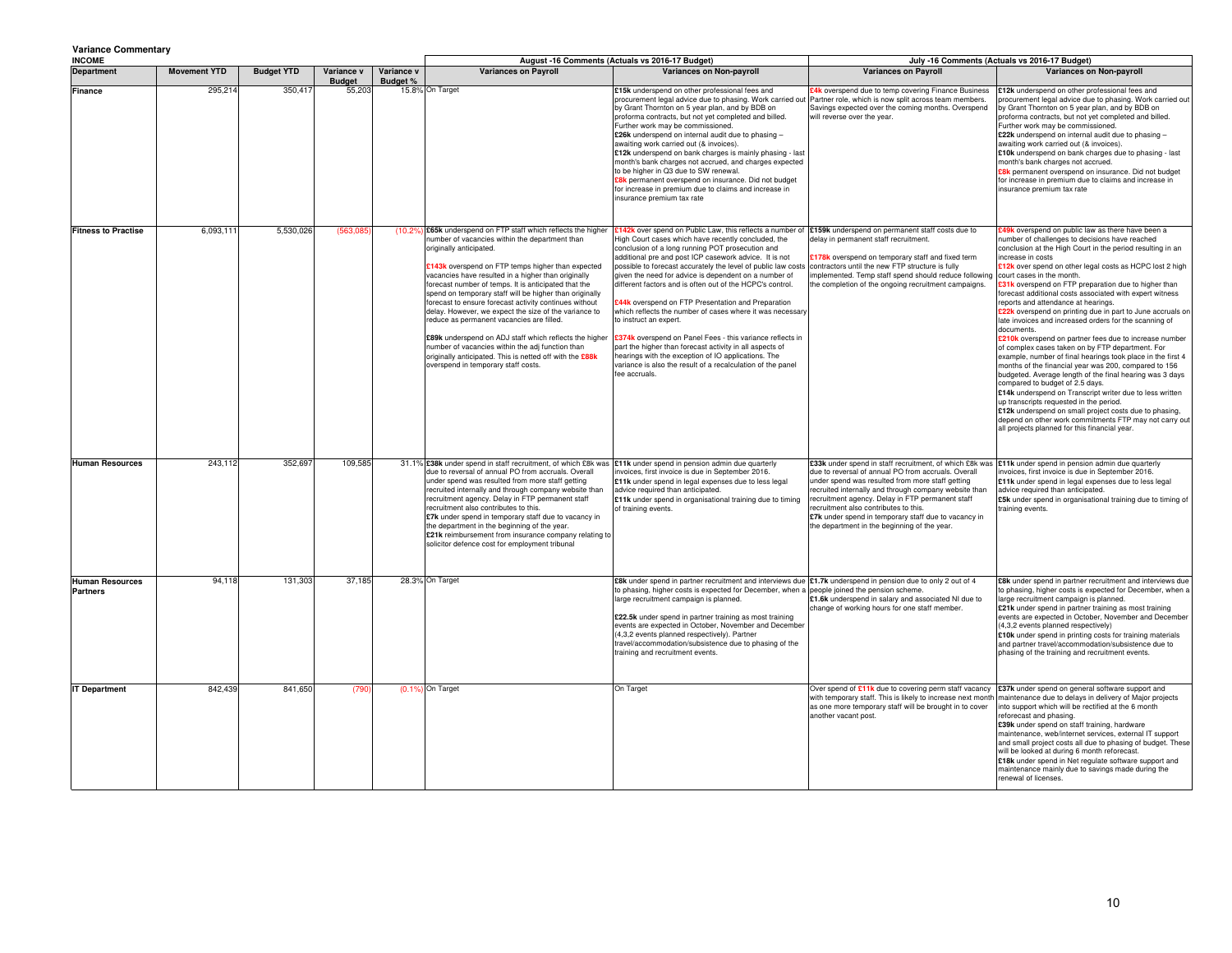#### **Variance Commentary**

| variance Commentary<br><b>INCOME</b> |                     |                   |                             |                                                                                                                 | August -16 Comments (Actuals vs 2016-17 Budget)                                                                                                                                                                                                                                                                                                                                                                                                                                                                                                                                                                                                                                                                                                                                                                |                                                                                                                                                                           | July -16 Comments (Actuals vs 2016-17 Budget)                                                                                                                                                                                                                                                                                                                                                                                                                                                                                                                                                                                                                                                                                                                                                                                                                                  |  |
|--------------------------------------|---------------------|-------------------|-----------------------------|-----------------------------------------------------------------------------------------------------------------|----------------------------------------------------------------------------------------------------------------------------------------------------------------------------------------------------------------------------------------------------------------------------------------------------------------------------------------------------------------------------------------------------------------------------------------------------------------------------------------------------------------------------------------------------------------------------------------------------------------------------------------------------------------------------------------------------------------------------------------------------------------------------------------------------------------|---------------------------------------------------------------------------------------------------------------------------------------------------------------------------|--------------------------------------------------------------------------------------------------------------------------------------------------------------------------------------------------------------------------------------------------------------------------------------------------------------------------------------------------------------------------------------------------------------------------------------------------------------------------------------------------------------------------------------------------------------------------------------------------------------------------------------------------------------------------------------------------------------------------------------------------------------------------------------------------------------------------------------------------------------------------------|--|
| <b>Department</b>                    | <b>Movement YTD</b> | <b>Budget YTD</b> | Variance v<br><b>Budget</b> | Variance v<br><b>Variances on Payroll</b><br><b>Budget %</b>                                                    | Variances on Non-payroll                                                                                                                                                                                                                                                                                                                                                                                                                                                                                                                                                                                                                                                                                                                                                                                       | <b>Variances on Payroll</b>                                                                                                                                               | Variances on Non-payroll                                                                                                                                                                                                                                                                                                                                                                                                                                                                                                                                                                                                                                                                                                                                                                                                                                                       |  |
| <b>Major Projects</b>                | 95,353              | 766,659           | 671,306                     | 87.6% £49k under spend due delays and under spend in<br>several projects, see comments on the right.            | £108k underspend on HR and Partners is mainly a timing<br>difference due to withholding payment from the contractor<br>until certain work satisfactorily completed.<br>£111k underspend on Registration Transformation project<br>includes backfill budget not used, which will be permanent<br>saving. Delay in supplier invoicing for Jul/Aug cost<br>£87k underspend on Tribunal Service due to delay in the<br>project to allow for introductory papers to be approved by<br>Council.<br>£50k underspend on PCI DSS is slippage from original<br>timetable. May be permanent savings but scope of work<br>to close gaps still not clear<br>£309k underspend on 186 KPR Refurbishment project due<br>to delays in start date. This project has now started, full<br>year budget is likely to be underspent. | £32k under spend due delays and under spend in<br>several projects, see comments on the right.                                                                            | £80k underspend on HR and Partners is mainly a timing<br>difference due to withholding payment from the contractor<br>until certain work satisfactorily completed.<br>£63k underspend on Registration Transformation project<br>includes backfill budget not used, which will be permanent<br>saving<br>£70k underspend on Tribunal Service due to delay in the<br>project to allow for introductory papers to be approved by<br>Council.<br>£50k underspend on PCI DSS is slippage from original<br>timetable. May be permanent savings but scope of work<br>to close gaps still not clear<br>£212k underspend on 186 KPR Refurbishment project due<br>to delays in start date. This project has now started, full<br>year budget is likely to be underspent.                                                                                                                 |  |
| <b>Operations Office</b>             | 260,697             | 359,928           | 99,231                      | 27.6% £41k under spend in payroll due to vacancies in the<br>department for both permanent and temporary roles. | £14k underspend on public law due to phasing.<br>£20k underspend on Information Security due to CBT<br>training invoice for Bob's Business yet to come in.<br>£12k underspend on disaster recovery plan partly due to<br>over accrual in 2015-16. £12k annual invoice for disaster<br>recovery plan has been prepaid and apportioned over the<br>2016/17 financial year.                                                                                                                                                                                                                                                                                                                                                                                                                                       | £38k under spend in payroll due to vacancies in the<br>department for both permanent and temporary roles.                                                                 | £12k underspend on public law due to phasing.<br>£5k underspend on ISO certificate due to phasing.<br>£10k underspend on disaster recovery plan mainly due to<br>reversal of an annual PO.                                                                                                                                                                                                                                                                                                                                                                                                                                                                                                                                                                                                                                                                                     |  |
| Policy                               | 187,082             | 204,429           | 17.348                      | 8.5% On Target                                                                                                  | On Target                                                                                                                                                                                                                                                                                                                                                                                                                                                                                                                                                                                                                                                                                                                                                                                                      | £11k underspend due to 2 vacancies in the department<br>in the beginning of the year. These vacancies have now<br>been filled.                                            | £9k under spend in training, public law and manager<br>training due to phasing of budget, difference will reverse<br>towards end of the year.<br>£2k under spend in printing and stationery due to saving<br>from lower costs/ smaller run. Also some publications may<br>be delayed to the next financial year.<br>£3k over spend in EMT travel costs mainly due to phasing<br>and also due to attendance to 2 conferences which was<br>not originally planned.                                                                                                                                                                                                                                                                                                                                                                                                               |  |
| Registration                         | 1,589,197           | 1,395,663         | (193, 534)                  | (13.9%) On Target                                                                                               | £41k overspend in Printing costs due to a large order<br>placed with Europa in the month as the move to Xerox has June. New permanent employees have started in July.<br>now been pushed back (Period 5 order costing £129k<br>approx.)<br>£198k overspend on International Assessors Fees due to<br>the volume of assessments submitted (£88k fees in period                                                                                                                                                                                                                                                                                                                                                                                                                                                  | £35k underspend in employee costs due to vacancies in<br><b>E25k</b> over spend on temp covers between April and<br>June, before permanent staff joined the organisation. | £140k over spend in partner fees, due to increased level of<br>activity. This is mainly due to the volume of international<br>application assessments<br>£11k underspend in partner expenses, due to timing of<br>submission for expenses reimbursement.<br>£83k underspend in printing due to phasing - Xerox set to<br>start printing in August.<br>Currently still using Europa. Registration order in bulk and<br>in advance to store on site. There has been a delay with<br>the implementation of Xerox. Once Xerox take over<br>printing, Registrations won't have to order in advance. By<br>simply providing Xerox information, printing will be<br>immediate and costs incurred monthly.<br>£6k underspend in Other Legal Cost due to phasing -<br>awaiting BDB invoices.<br>£17k underspend in Subscription, staff training and<br>Managers Training due to phasing |  |
| Secretariat                          | 97,197              | 108,329           | 11,132                      | 10.3% On Target                                                                                                 | On Target                                                                                                                                                                                                                                                                                                                                                                                                                                                                                                                                                                                                                                                                                                                                                                                                      | in the start of the year.                                                                                                                                                 | £2.3k under spend in staff costs mainly due to vacancies £3.7k under spend in training and printing due to phasing<br>of budget.<br>£4.3k under spend in public law due to phasing.                                                                                                                                                                                                                                                                                                                                                                                                                                                                                                                                                                                                                                                                                            |  |
| Depreciation                         | 339,323             | 342,843           | 3,520                       | 1.0%                                                                                                            | On Target                                                                                                                                                                                                                                                                                                                                                                                                                                                                                                                                                                                                                                                                                                                                                                                                      |                                                                                                                                                                           | On Target                                                                                                                                                                                                                                                                                                                                                                                                                                                                                                                                                                                                                                                                                                                                                                                                                                                                      |  |
| <b>PSA levy</b>                      | 858,973             | 860,000           | 1,027                       | 0.1%                                                                                                            | On Target                                                                                                                                                                                                                                                                                                                                                                                                                                                                                                                                                                                                                                                                                                                                                                                                      |                                                                                                                                                                           | On Target                                                                                                                                                                                                                                                                                                                                                                                                                                                                                                                                                                                                                                                                                                                                                                                                                                                                      |  |
|                                      |                     |                   |                             |                                                                                                                 |                                                                                                                                                                                                                                                                                                                                                                                                                                                                                                                                                                                                                                                                                                                                                                                                                |                                                                                                                                                                           |                                                                                                                                                                                                                                                                                                                                                                                                                                                                                                                                                                                                                                                                                                                                                                                                                                                                                |  |
| <b>Total expenditure</b>             | 13,117,083          | 13,569,023        | 451,941                     | 3.3%                                                                                                            |                                                                                                                                                                                                                                                                                                                                                                                                                                                                                                                                                                                                                                                                                                                                                                                                                |                                                                                                                                                                           |                                                                                                                                                                                                                                                                                                                                                                                                                                                                                                                                                                                                                                                                                                                                                                                                                                                                                |  |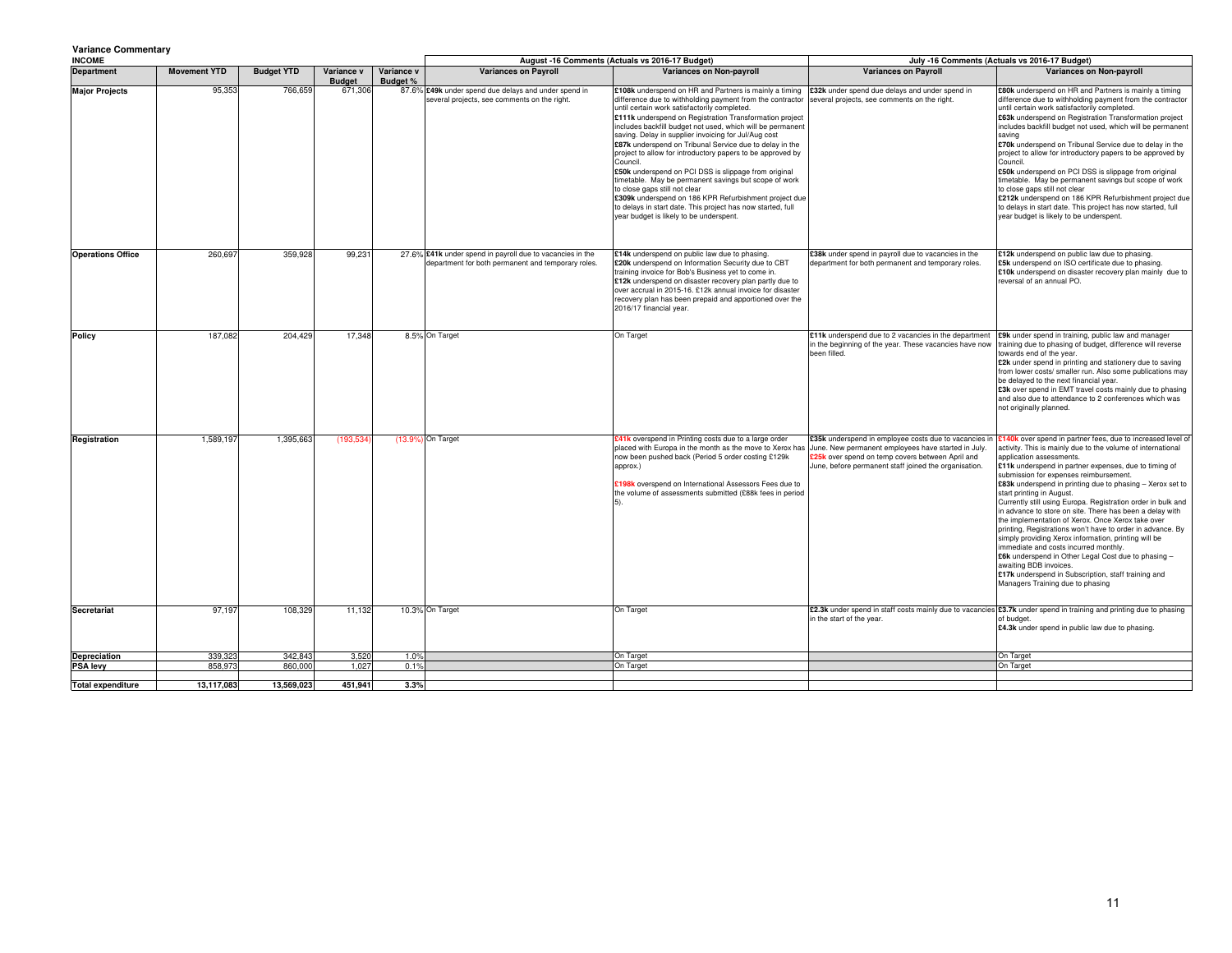## **Income and Expenditure** 31 August 2016

| <b>DI August 2010</b>              |           |            |                |               |            |                           |  |  |  |  |
|------------------------------------|-----------|------------|----------------|---------------|------------|---------------------------|--|--|--|--|
|                                    | Period 5  |            | Year to date   |               |            |                           |  |  |  |  |
|                                    |           |            |                | Variance v    | Variance v | <b>Full Year</b>          |  |  |  |  |
| <b>Income by Activity</b>          | Actual    | Actual     | <b>Budget</b>  | <b>Budget</b> | Budget %   | <b>Budget</b>             |  |  |  |  |
| <b>Graduate Registration Fees</b>  | 150,765   | 684,482    | 683,753        | 729           | 0.1%       | 1,693,787                 |  |  |  |  |
| <b>Readmission Fees</b>            | 21,330    | 101,370    | 122,546        | (21, 176)     | (17.3%)    | 356,752                   |  |  |  |  |
| <b>Renewal Fees</b>                | 2,189,781 | 10,765,547 | 10,712,127     | 53,420        | 0.5%       | 26,536,000                |  |  |  |  |
| <b>International Scrutiny Fees</b> | 133,705   | 793,305    | 576,112        | 217,193       | 37.7%      | 1,544,684                 |  |  |  |  |
| <b>UK Scrutiny Fees</b>            | 226,961   | 498,126    | 451,341        | 46,785        | 10.4%      | 959,823                   |  |  |  |  |
| <b>Registration Income</b>         | 2,722,542 | 12,842,830 | 12,545,878     | 296,951       | 2.4%       | 31,091,046                |  |  |  |  |
| Cheque/credit card write offs      | $\Omega$  | (180)      | $\Omega$       | (180)         |            | 0                         |  |  |  |  |
| <b>Total Income</b>                | 2,722,542 | 12,842,650 | 12,545,878     | 296,771       | 2.4%       | 31.091.046                |  |  |  |  |
| Chair                              | 150       | 52,415     | 53,200         | 785           | 1.5%       | 96,999                    |  |  |  |  |
| <b>Chief Executive</b>             | 28,047    | 172,798    | 156,072        | (16, 726)     | (10.7%     | 379,573                   |  |  |  |  |
| Council & Committee                | 10,473    | 48,379     | 66,081         | 17,702        | 26.8%      | 222,963                   |  |  |  |  |
| Communications                     | 97,753    | 496,447    | 535,767        | 39,320        | 7.3%       | 1,285,841                 |  |  |  |  |
| Education                          | 87,823    | 448,022    | 491,940        | 43,918        | 8.9%       | 1,229,017                 |  |  |  |  |
| <b>Facilities Management</b>       | 163,297   | 903,205    | 1,022,019      | 118,814       | 11.6%      | 2,710,638                 |  |  |  |  |
| Finance                            | 52,002    | 295,214    | 350,417        | 55,203        | 15.8%      | 856,356                   |  |  |  |  |
| <b>Fitness to Practise</b>         | 1,376,016 | 6,093,111  | 5,530,026      | (563,085)     | $(10.2\%)$ | 13,351,668                |  |  |  |  |
| <b>Human Resources</b>             | 27,006    | 243.112    | 352,697        | 109,585       | 31.1%      | 900,693                   |  |  |  |  |
| Human Resources Partners           | 18,680    | 94,118     | 131,303        | 37,185        | 28.3%      | 379,757                   |  |  |  |  |
| <b>IT Department</b>               | 247,764   | 842,439    | 841,650        | (790)         | $(0.1\%)$  | 2,026,822                 |  |  |  |  |
| Major Projects                     | 11,195    | 95,353     | 766,659        | 671,306       | 87.6%      | 1,357,298                 |  |  |  |  |
| <b>Operations Office</b>           | 53,568    | 260,697    | 359,928        | 99,231        | 27.6%      | 794,171                   |  |  |  |  |
| Policy                             | 28,330    | 187,082    | 204,429        | 17,348        | 8.5%       | 451,531                   |  |  |  |  |
| Registration                       | 417,598   | 1,589,197  | 1,395,663      | (193, 534)    | $(13.9\%)$ | 3,446,833                 |  |  |  |  |
| Secretariat                        | 20,762    | 97,197     | 108,329        | 11,132        | 10.3%      | 242,828                   |  |  |  |  |
| Depreciation                       | 66,759    | 339,323    | 342,843        | 3,520         | 1.0%       | 796,319                   |  |  |  |  |
| PSA Levy                           |           | 858,973    | 860,000        | 1,027         | 0.1%       | 860,000                   |  |  |  |  |
| <b>Operating expenditure</b>       | 2,707,224 | 13.117.083 | 13,569,023     | 451,941       | 3.3%       | 31,389,307                |  |  |  |  |
| Operating surplus/(deficit)        | 15,318    | (274, 433) | (1,023,145)    | 748,712       | (73.2%)    | (298, 261)                |  |  |  |  |
| Other income                       |           |            |                |               |            |                           |  |  |  |  |
| Investment Income                  | 13,224    | 68,349     | $\overline{0}$ | 68,349        |            | 0                         |  |  |  |  |
|                                    | 13,224    | 68,349     | $\mathbf{0}$   | 68,349        |            | $\overline{\mathfrak{o}}$ |  |  |  |  |
| Total surplus/(deficit)            | 28,542    | (206, 084) | (1,023,145)    | 817,061       | (79.9%     | (298, 261)                |  |  |  |  |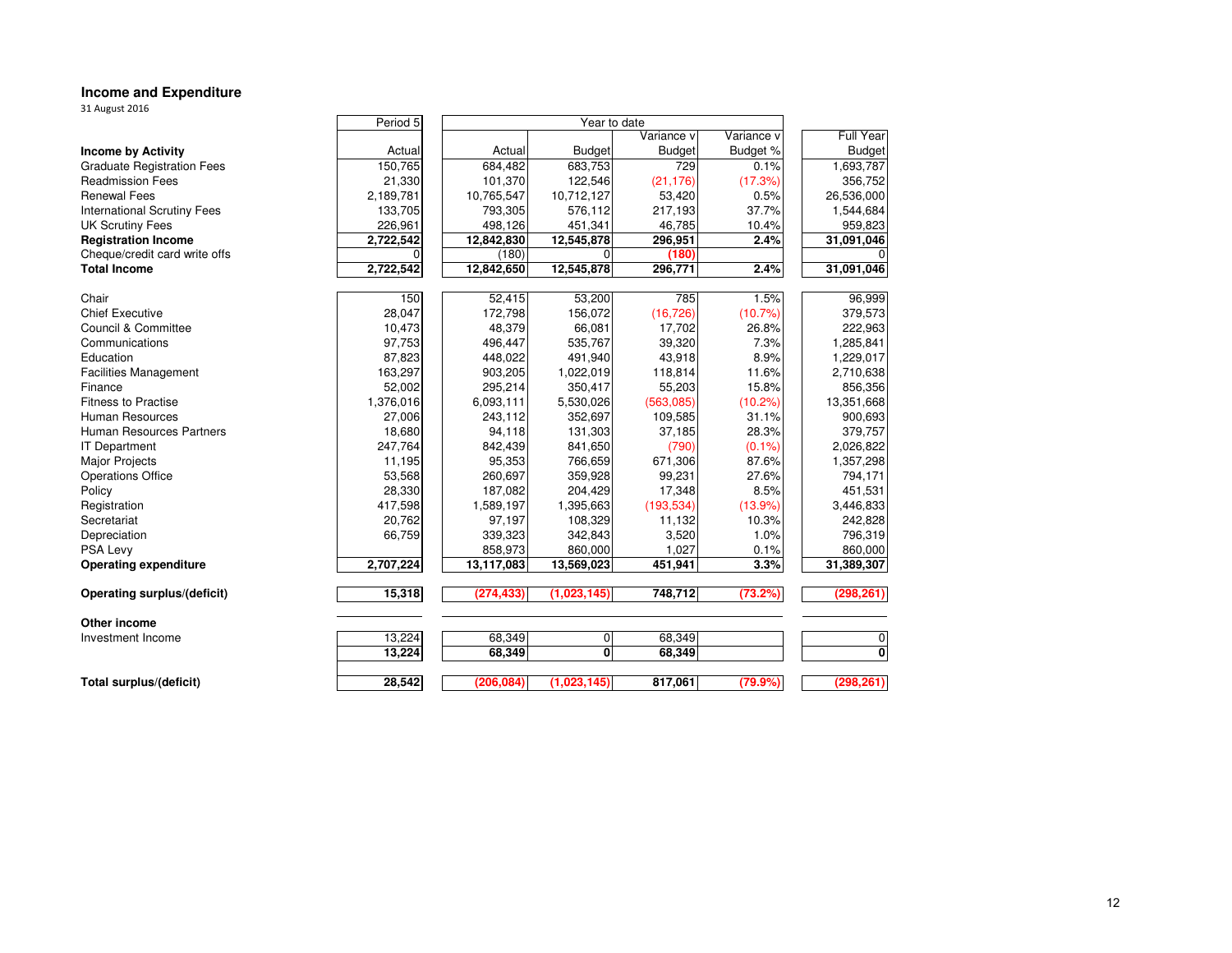# **Payroll costs** 31 August 2016

|                                | Period 5 |           | Year to date  |               |            |                  |
|--------------------------------|----------|-----------|---------------|---------------|------------|------------------|
|                                |          |           |               | Variance v    | Variance v | <b>Full Year</b> |
|                                | Actual   | Actual    | <b>Budget</b> | <b>Budget</b> | Budget %   | <b>Budget</b>    |
| Chair                          |          |           |               |               | 0.00       |                  |
| <b>Chief Executive</b>         | 20,935   | 109,681   | 120,364       | 10,683        | 8.9        | 288,873          |
| <b>Council &amp; Committee</b> |          |           |               |               | 0.0        |                  |
| Communications                 | 56,944   | 281,054   | 272,850       | (8, 204)      | (3.0)      | 654,841          |
| Education                      | 78,657   | 365,124   | 370,276       | 5,152         | 1.4        | 904,734          |
| <b>Facilities Management</b>   | 27,294   | 116,797   | 136,443       | 19,647        | 14.4       | 327,464          |
| Finance                        | 38,063   | 212,735   | 213,574       | 839           | 0.4        | 526,877          |
| <b>Fitness to Practise</b>     | 354,007  | 1,690,239 | 1,659,338     | (30, 902)     | (1.9)      | 4,099,815        |
| Human Resources                | 17,510   | 168,546   | 236,272       | 67,727        | 28.7       | 597,553          |
| Human Resources Partners       | 10,232   | 51,166    | 55,317        | 4,151         | 7.5        | 132,760          |
| <b>IT Department</b>           | 58,758   | 288,215   | 273,937       | (14,278)      | (5.2)      | 654,953          |
| Major Projects                 | 8,580    | 67,576    | 116,774       | 49,199        | 42.1       | 259,797          |
| <b>Operations Office</b>       | 43,222   | 226,251   | 270,036       | 43,785        | 16.2       | 613,689          |
| Policy                         | 23,765   | 107,737   | 118,744       | 11,008        | 9.3        | 284,987          |
| Registration                   | 176,561  | 844,964   | 849,420       | 4,457         | 0.5        | 2,101,744        |
| Secretariat                    | 18,804   | 90,283    | 92,285        | 2,002         | 2.2        | 201,393          |
| <b>Payroll costs</b>           | 933,332  | 4,620,367 | 4,785,631     | 165,264       | 3.5        | 11,649,479       |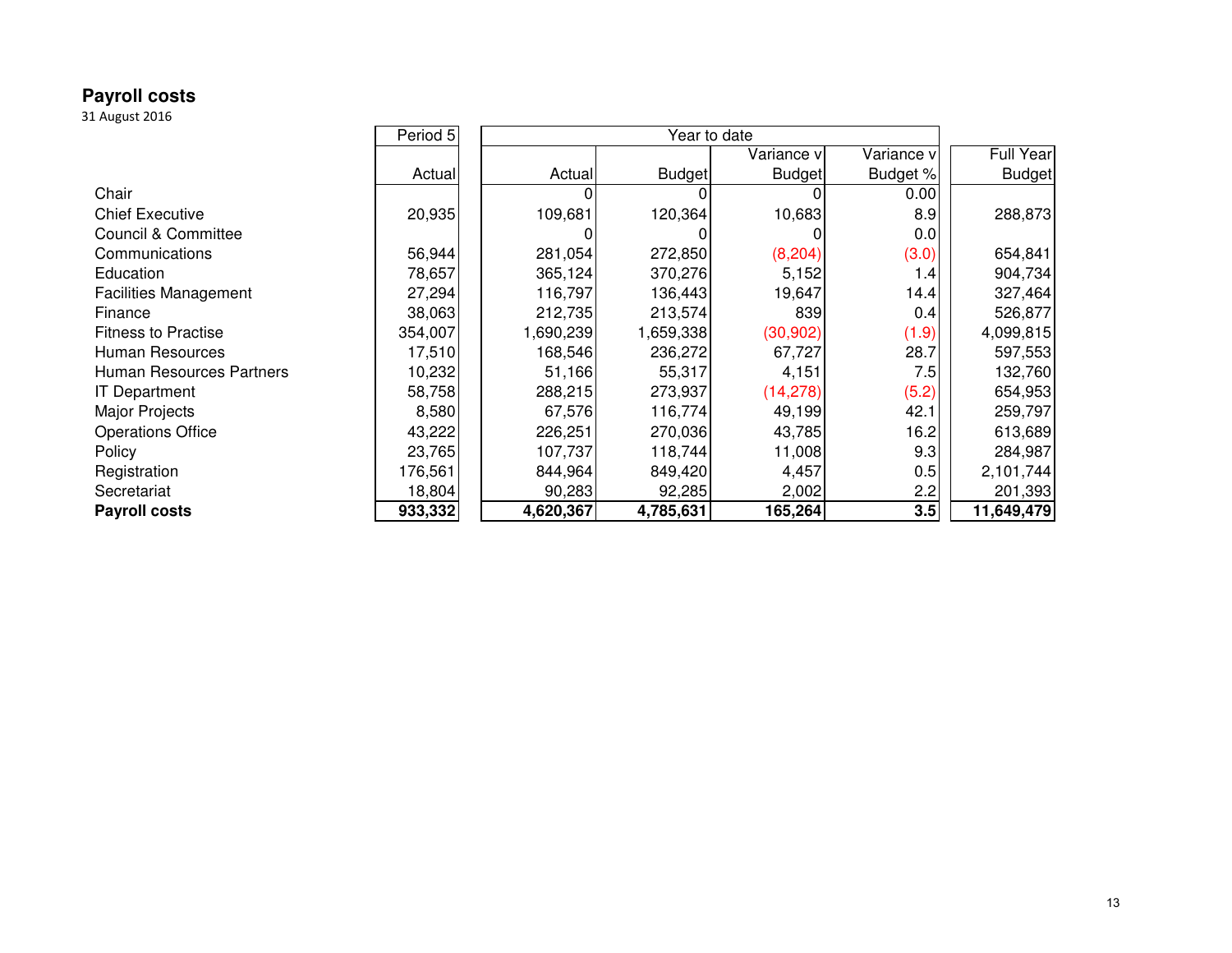# **Non-payroll costs** 31 August 2016

|                                | Period 5  |           | Year to date  |               |            |  |                  |  |  |  |
|--------------------------------|-----------|-----------|---------------|---------------|------------|--|------------------|--|--|--|
|                                |           |           |               | Variance v    | Variance v |  | <b>Full Year</b> |  |  |  |
|                                | Actual    | Actual    | <b>Budget</b> | <b>Budget</b> | Budget %   |  | <b>Budget</b>    |  |  |  |
| Chair                          | 150       | 52,415    | 53,200        | 785           | 1.5        |  | 96,999           |  |  |  |
| <b>Chief Executive</b>         | 7,112     | 63,117    | 35,709        | (27, 409)     | (76.8)     |  | 90,700           |  |  |  |
| <b>Council &amp; Committee</b> | 10,473    | 48,379    | 66,081        | 17,702        | 26.8       |  | 222,963          |  |  |  |
| Communications                 | 40,809    | 215,392   | 262,917       | 47,524        | 18.1       |  | 631,000          |  |  |  |
| Education                      | 9,166     | 82,898    | 121,664       | 38,765        | 31.9       |  | 324,282          |  |  |  |
| <b>Facilities Management</b>   | 136,003   | 786,408   | 885,575       | 99,167        | 11.2       |  | 2,383,174        |  |  |  |
| Finance                        | 13,939    | 82,479    | 136,844       | 54,364        | 39.7       |  | 329,480          |  |  |  |
| <b>Fitness to Practise</b>     | 1,022,009 | 4,402,872 | 3,870,690     | (532, 182)    | (13.7)     |  | 9,251,854        |  |  |  |
| Human Resources                | 9,497     | 74,567    | 116,425       | 41,858        | 36.0       |  | 303,140          |  |  |  |
| Human Resources Partners       | 8,448     | 42,952    | 75,986        | 33,034        | 43.5       |  | 246,997          |  |  |  |
| <b>IT Department</b>           | 189,006   | 554,225   | 567,713       | 13,488        | 2.4        |  | 1,371,868        |  |  |  |
| Major Projects                 | 2,615     | 27,777    | 649,885       | 622,108       | 95.7       |  | 1,097,501        |  |  |  |
| <b>Operations Office</b>       | 10,346    | 34,446    | 84,892        | 50,446        | 59.4       |  | 171,482          |  |  |  |
| Policy                         | 4,565     | 79,345    | 85,685        | 6,340         | 7.4        |  | 166,544          |  |  |  |
| Registration                   | 241,037   | 744,233   | 546,243       | (197,990)     | (36.2)     |  | 1,345,090        |  |  |  |
| Secretariat                    | 1,959     | 6,914     | 16,043        | 9,130         | 56.9       |  | 41,435           |  |  |  |
| PSA Levy                       |           | 858,973   | 860,000       | 1,027         | 0.1        |  | 860,000          |  |  |  |
| <b>Non-payroll costs</b>       | 1,707,133 | 8,157,393 | 8,435,550     | 278,157       | 3.3        |  | 18,934,508       |  |  |  |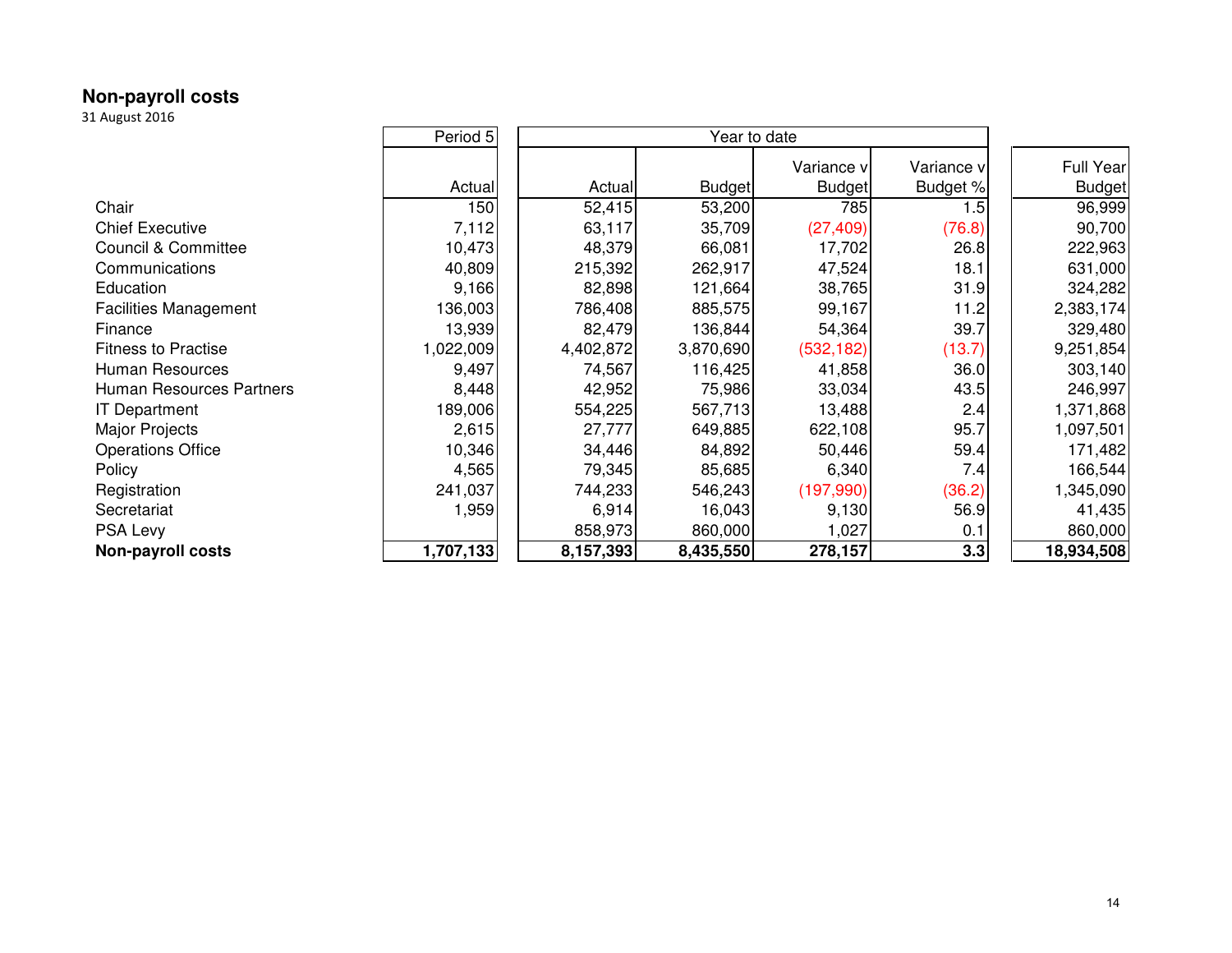# **Income by profession** 31 August 2016

| 31 August 2016                            |           |            |               |              |            |                  |
|-------------------------------------------|-----------|------------|---------------|--------------|------------|------------------|
|                                           | Period 5  |            |               | Year to date |            |                  |
|                                           | Actual    | Actual     | <b>Budget</b> | Variance     | Variance % | Full Year Budget |
| <b>Arts Therapist</b>                     | 32,092    | 133,786    | 137,260       | (3, 474)     | (2.5)      | 339,938          |
| <b>Bio-medical scientists</b>             | 181,106   | 873,111    | 901,075       | (27, 963)    | (3.1)      | 2,201,226        |
| Chiropodists                              | 99,789    | 459,273    | 470,471       | (11, 198)    | (2.4)      | 1,155,974        |
| <b>Clinical Scientist</b>                 | 35,675    | 186,295    | 184,047       | 2,248        | 1.2        | 457,303          |
| <b>Dietitians</b>                         | 75,053    | 354,860    | 358,246       | (3,386)      | (0.9)      | 860,769          |
| <b>Hearing Aid Dispensers</b>             | 21,509    | 86,458     | 86,235        | 223          | 0.3        | 214,345          |
| Occuptational Therapists                  | 306,863   | 1,433,581  | 1,420,383     | 13,198       | 0.9        | 3,492,170        |
| <b>Operating Department Practitioners</b> | 92,109    | 425,808    | 409,900       | 15,908       | 3.9        | 1,067,825        |
| Orthopodists                              | 11,290    | 48,789     | 46,095        | 2,694        | 5.8        | 113,333          |
| Paramedics                                | 166,990   | 806,087    | 744,813       | 61,274       | 8.2        | 1,941,213        |
| Physiotherapists                          | 449,561   | 2,111,482  | 2,112,747     | (1, 265)     | (0.1)      | 5,028,000        |
| <b>Practioner Psychologists</b>           | 154,711   | 757,440    | 753,669       | 3,770        | 0.5        | 1,835,850        |
| Prothetists & Orthotists                  | 8,701     | 37,477     | 34,808        | 2,669        | 7.7        | 85,859           |
| Radiographers                             | 280,607   | 1,326,731  | 1,245,954     | 80,777       | 6.5        | 2,997,758        |
| Social Workers                            | 691,734   | 3,256,730  | 3,107,988     | 148,742      | 4.8        | 7,976,133        |
| Speech Language                           | 114,753   | 544,922    | 532,188       | 12,734       | 2.4        | 1,323,350        |
| <b>Registration Income</b>                | 2,722,542 | 12,842,830 | 12,545,878    | 296,951      | 2.4        | 31,091,047       |
| Cheque/credit card adjustments            |           | (180)      |               | (180)        |            |                  |
| <b>Total income</b>                       | 2,722,542 | 12,842,650 | 12,545,878    | 296,771      | 2.4        | 31,091,047       |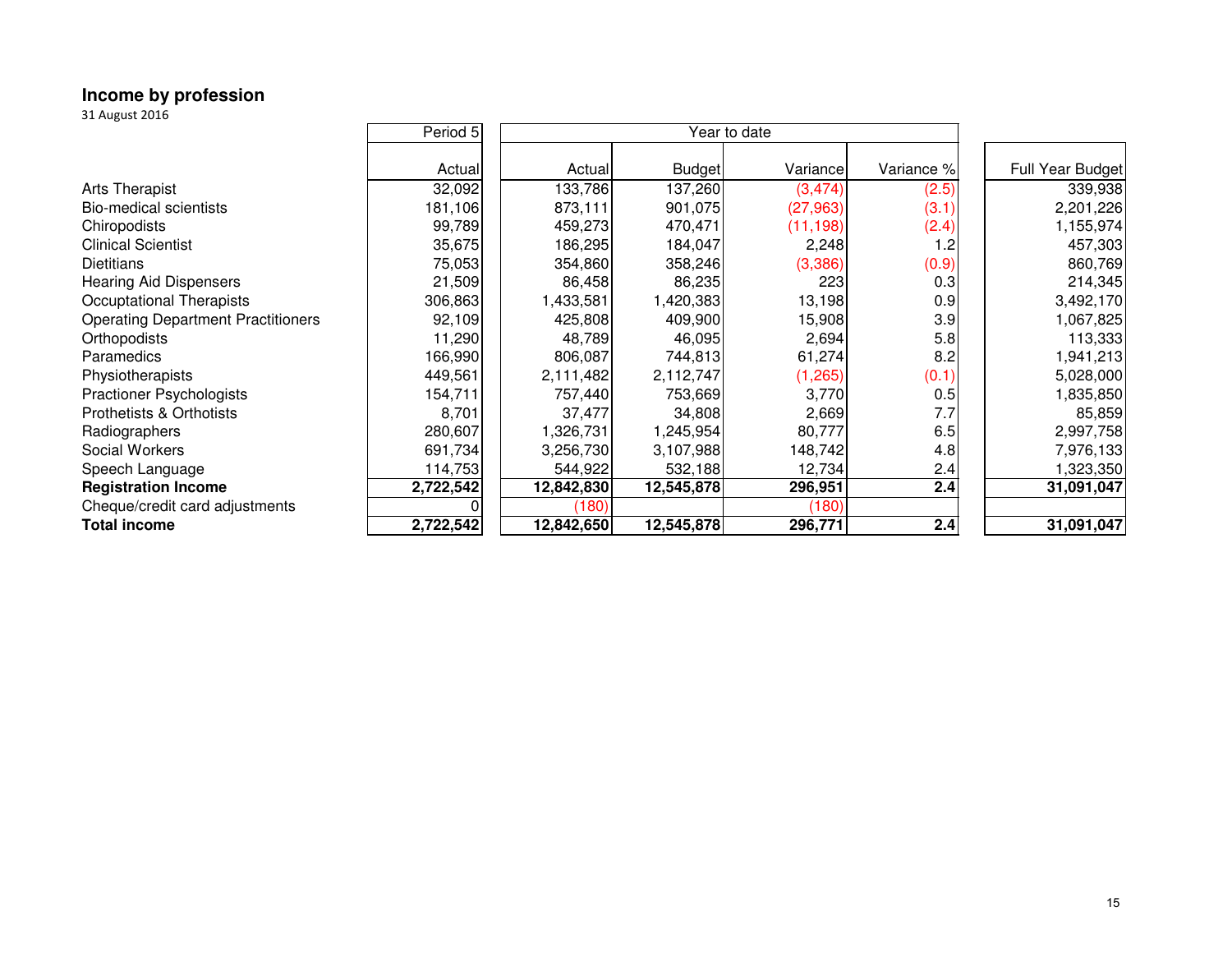#### Statement of Financial Position

31 August 2016

|                                         | <b>Actual Period 5</b> | <b>Budget YTD</b> | Budget 31 March 2017 | Actual 31 March 2016 |
|-----------------------------------------|------------------------|-------------------|----------------------|----------------------|
| <b>Non-current assets</b>               |                        |                   |                      |                      |
| Land & buildings, at cost or valuation  | 4,192,936              | 4,140,000         |                      | 4,140,000            |
| Land & buildings depreciation           | (17, 250)              | (96, 464)         |                      |                      |
|                                         | 4,175,686              | 4,043,536         |                      | 4,140,000            |
| Computer equipment, at cost             | 462,322                | 491,489           |                      | 462,322              |
| Computer equipment depreciation         | (328, 621)             | (324, 262)        |                      | (287, 301)           |
|                                         | 133,702                | 167,226           |                      | 175,021              |
| Office furniture and equipment, at cost | 990,101                | 992,861           |                      | 992,861              |
| Office equipment depreciation           | (283, 754)             | (218, 828)        |                      | (217, 147)           |
|                                         | 706,346                | 774,033           |                      | 775,714              |
| Intangible assets                       | 6,755,877              | 7,905,402         |                      | 6,559,098            |
| Intangible depreciation                 | (5,410,330)            | (5,403,921)       |                      | (5, 196, 184)        |
|                                         | 1,345,547              | 2,501,482         |                      | 1,362,914            |
| <b>Total non-current assets</b>         | 6,361,280              | 7,486,277         | 7,957,000            | 6,453,649            |
| <b>Current assets</b>                   |                        |                   |                      |                      |
| Other current assets                    | 733,208                | 1,597,897         | 758,000              | 1,597,897            |
| Cash & cash equivalents                 | 15,374,320             | 12,300,853        | 17,929,000           | 17,615,332           |
|                                         | 16,107,528             | 13,898,750        | 18,687,000           | 19,213,229           |
| <b>Total assets</b>                     | 22,468,808             | 21,385,027        | 26,644,000           | 25,666,878           |
| <b>Current liabilities</b>              |                        |                   |                      |                      |
| Trade and other payables                | 496,221                | 506,583           | 965,000              | 506,583              |
| Other liabilities                       | 1,802,229              | 1,900,927         |                      | 1,900,927            |
| Deferred income                         | 15,916,826             | 15,541,045        | 22,730,000           | 18,799,751           |
|                                         | 18,215,277             | 17,948,555        | 23,695,000           | 21,207,262           |
| <b>Total assets less liabilities</b>    | 4,253,532              | 3,436,472         | 2,949,000            | 4,459,616            |
| General fund b/fwd                      | (4,459,616)            | (3,869,791)       | (3,247,000)          | (3,869,791)          |
| Rev Res - Land & Building               | 0                      | (589, 826)        |                      | (589, 826)           |
| This periods profit/loss                | 206,084                | 1,023,145         | 298,000              |                      |
| General fund c/fwd                      | (4, 253, 532)          | (3,436,471)       | (2,949,000)          | (4,459,616)          |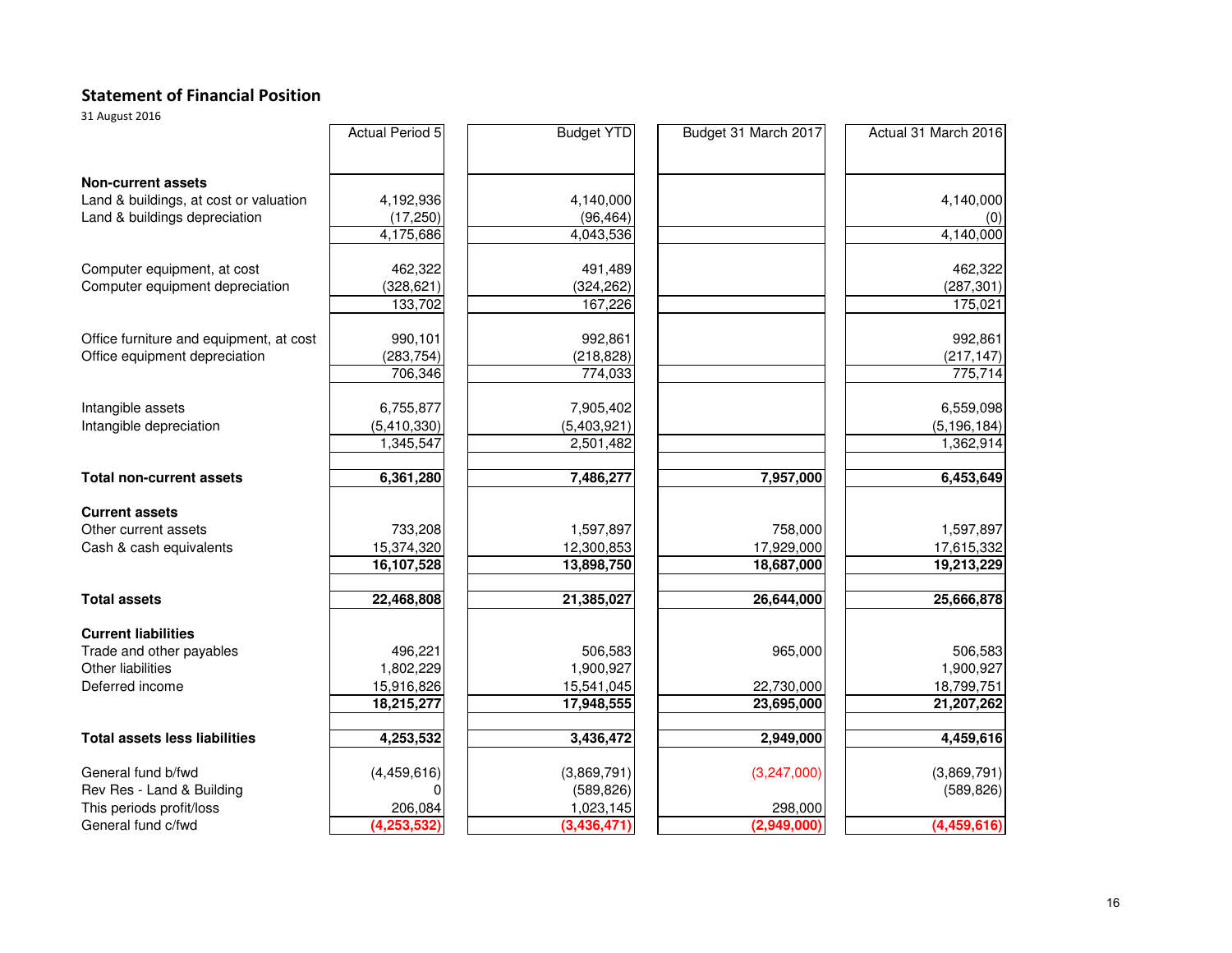#### **Projects**

|                                       |            |               | Opex          |           |                         | Capex                   |           |                         | Opex & Capex            |           | Opex          | Capex         |
|---------------------------------------|------------|---------------|---------------|-----------|-------------------------|-------------------------|-----------|-------------------------|-------------------------|-----------|---------------|---------------|
|                                       |            |               | <b>Budget</b> |           |                         | <b>Budget</b>           |           |                         | <b>Budget</b>           |           |               |               |
|                                       |            | <b>Actual</b> | 2016/17       | Variance  | Actual                  | 2016/17                 | Variance  | Actual                  | 2016/17                 | Variancel | <b>Budget</b> | <b>Budget</b> |
|                                       |            | <b>YTD £</b>  | <b>YTD £</b>  |           | <b>YTD</b> <sup>£</sup> | <b>YTD</b> <sub>£</sub> |           | <b>YTD</b> <sup>£</sup> | <b>YTD</b> <sup>£</sup> |           | Full Year £   | Full Year £   |
| <b>HR and Partners Build</b>          | P78        | 29,073        | 137,538       | 108,465   | 29,332                  | 237,024                 | 207,692   | 58,405                  | 374,562                 | 316,157   | 165,838       | 304,003       |
| Stakeholder Relationship Mgmt System  | P80        |               | 12,170        | 12,170    |                         |                         |           |                         | 12,170                  | 12,170    | 21,906        |               |
| Reg Transformation and Improvement    | P85        | 43,609        | 154,484       | 110,874   | 130,368                 | 580,522                 | 450,154   | 173,977                 | 735,006                 | 561,028   | 503,481       | 850,226       |
| Establishing the new Tribunal Service | P86        | (882)         | 86,429        | 87,311    | 2,259                   | 95,068                  | 92,809    | 1,377                   | 181,497                 | 180,120   | 102,023       | 118,068       |
| PCI/DSS                               | P87        | 62            | 50,000        | 49,938    |                         |                         |           | 62                      | 50,000                  | 49,938    | 50,000        |               |
| HCPC website review and build         | P90        |               | 13,022        | 13,022    |                         | 124,419                 | 124,419   |                         | 137,441                 | 137,441   | 30,333        | 385,156       |
| Net Regulate Changes                  | P88        |               |               |           | 21,849                  | 20,000                  | (1,849)   | 21,849                  | 20,000                  | (1,849)   | 2,000         | 80,000        |
| 186 Kennington Park Road renovation   | P89        | 2,001         | 311,266       | 309,265   | 52,988                  | 185,812                 | 132,824   | 54,989                  | 497,078                 | 442,089   | 464,967       | 573,031       |
| <b>Education System Build</b>         | P64        |               |               |           | 4,361                   | 15,000                  | 10,639    | 4,361                   | 15,000                  | 10,639    |               | 15,000        |
| Sage and PRS Upgrade                  | P74        |               |               |           |                         |                         |           |                         |                         |           |               |               |
| Domino to Exchange Migration          | P76        |               |               |           |                         |                         |           |                         |                         |           |               |               |
| Professional Qualifications Directive | P81        |               |               |           |                         |                         |           |                         |                         |           |               |               |
| Telephone Credit Card Automation      | P82        | 14,220        |               | (14, 220) | (996)                   |                         | 996       | 13,224                  |                         | (13, 224) |               |               |
| Fees Review 2015                      | P83        |               |               |           | 272                     |                         | (272)     | 272                     |                         | (272)     |               |               |
| Kennington Road Fit Out               | P84        | 212           |               | (212)     | (2,760)                 |                         | 2,760     | (2,548)                 |                         | 2,548     |               |               |
| FTP CMS Review (MP91)                 | <b>CMS</b> |               | 1,750         | 1,750     |                         | 68,850                  | 68,850    |                         | 70,600                  | 70,600    | 16,750        | 98,850        |
| Restack                               | Restack    | 7,057         |               | (7,057)   | (52)                    | 13,955                  | 14,007    | 7,005                   | 13,955                  | 6,950     |               | 13,955        |
|                                       |            |               |               |           |                         |                         |           |                         |                         |           |               |               |
|                                       |            | 95,353        | 766,659       | 671,306   | 237,621                 | ,340,650                | 1,103,029 | 332,974                 | 2,107,309               | 1,774,335 | 1,357,298     | 2,438,289     |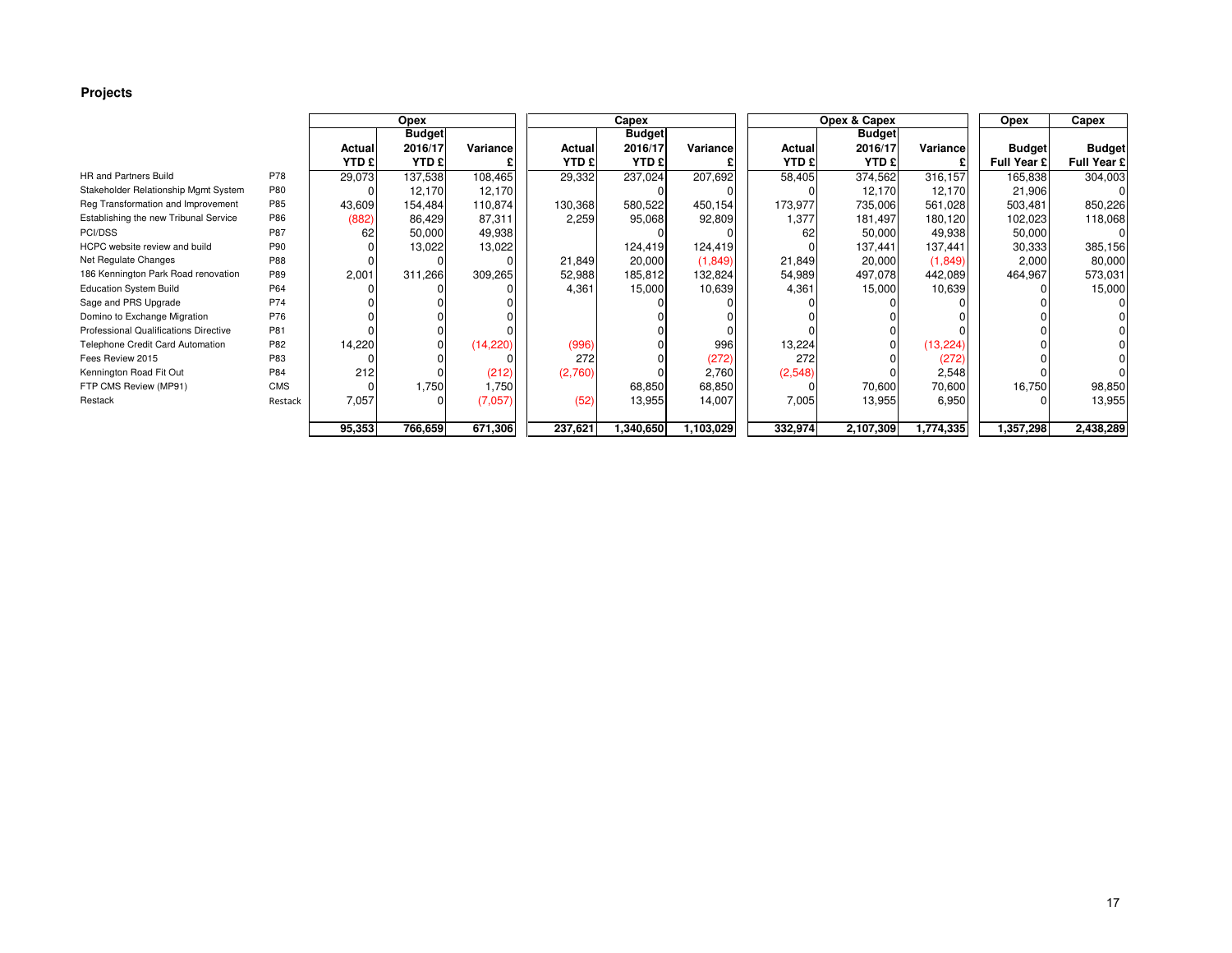## **Capital expenditure**

|                                                                                   | <b>Actual</b><br><b>YTD £</b> | <b>Budget</b><br>2016/17<br><b>YTD £</b> | Variance           | <b>Budget</b><br>2016/17<br>Full Year £ |
|-----------------------------------------------------------------------------------|-------------------------------|------------------------------------------|--------------------|-----------------------------------------|
| <b>Land &amp; Buildings</b>                                                       | 0<br>$\mathbf 0$              | 0<br>0                                   | 0<br>$\mathbf 0$   | 0<br>0                                  |
| <b>Information Technology</b><br><b>Software Licences</b><br>Hardware Replacement | 9,334<br>0                    | 4,523<br>23,333                          | (4, 810)<br>23,333 | 13,570<br>70,000                        |
|                                                                                   | 9,334                         | 27,857                                   | 18,523             | 83,570                                  |
| Projects<br><b>Capital Expenditure</b>                                            | 237,621                       | 1,340,650                                | 1,103,029          | 2,438,289                               |
| <b>Total Capital Expenditure</b>                                                  | 246,954                       | 1,368,506                                | 1,121,552          | 2,521,859                               |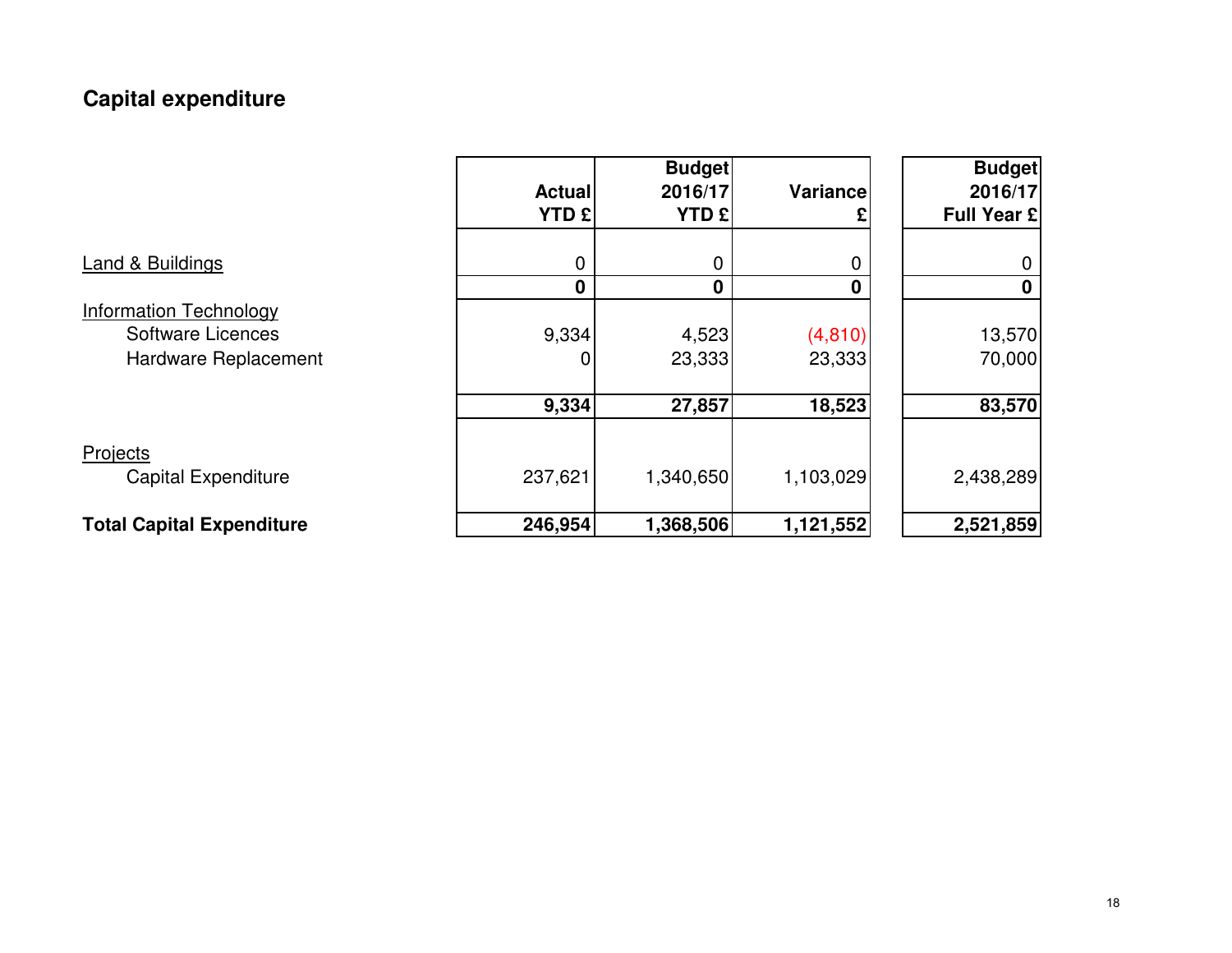### **Cash flow statement**

| From 1 April 2016                                    | Year to date  | Year to date | <b>Full year</b> |
|------------------------------------------------------|---------------|--------------|------------------|
|                                                      | actual        | budget       | budget           |
|                                                      |               |              | £                |
| Operating surplus/(deficit)                          | (274, 433)    | (1,023,145)  | (298, 260)       |
| Less: Depreciation                                   | 339,323       | 342,843      | 796,319          |
| Decrease/(increase) in debtors & prepayments         | 864,688       |              |                  |
| Increase/(decrease) in creditors                     | (109,060)     |              |                  |
| (Decrease)/increase in deferred income               | (2,882,925)   | (3,258,706)  | 1,103,462        |
| Net cash in/(out)flow from operating activities      | (2,062,407)   | (3,939,007)  | 1,601,521        |
| Return on investments and servicing of finance       |               |              |                  |
| Investment Income                                    | 68,349        | 0            |                  |
| <b>Capital expenditure and financial investments</b> |               |              |                  |
| <b>Purchase of Fixed Assets</b>                      | (246, 954)    | (1,375,471)  | (2,521,859)      |
| Increase/(decrease) in cash                          | (2, 241, 013) | (5,314,479)  | (920, 338)       |
| Cash at beginning of period                          | 17,615,332    | 17,615,332   | 17,615,332       |
| Cash at end of period                                | 15,374,320    | 12,300,853   | 16,694,994       |
| <b>Cash movement</b>                                 | (2, 241, 013) | (5,314,479)  | (920, 338)       |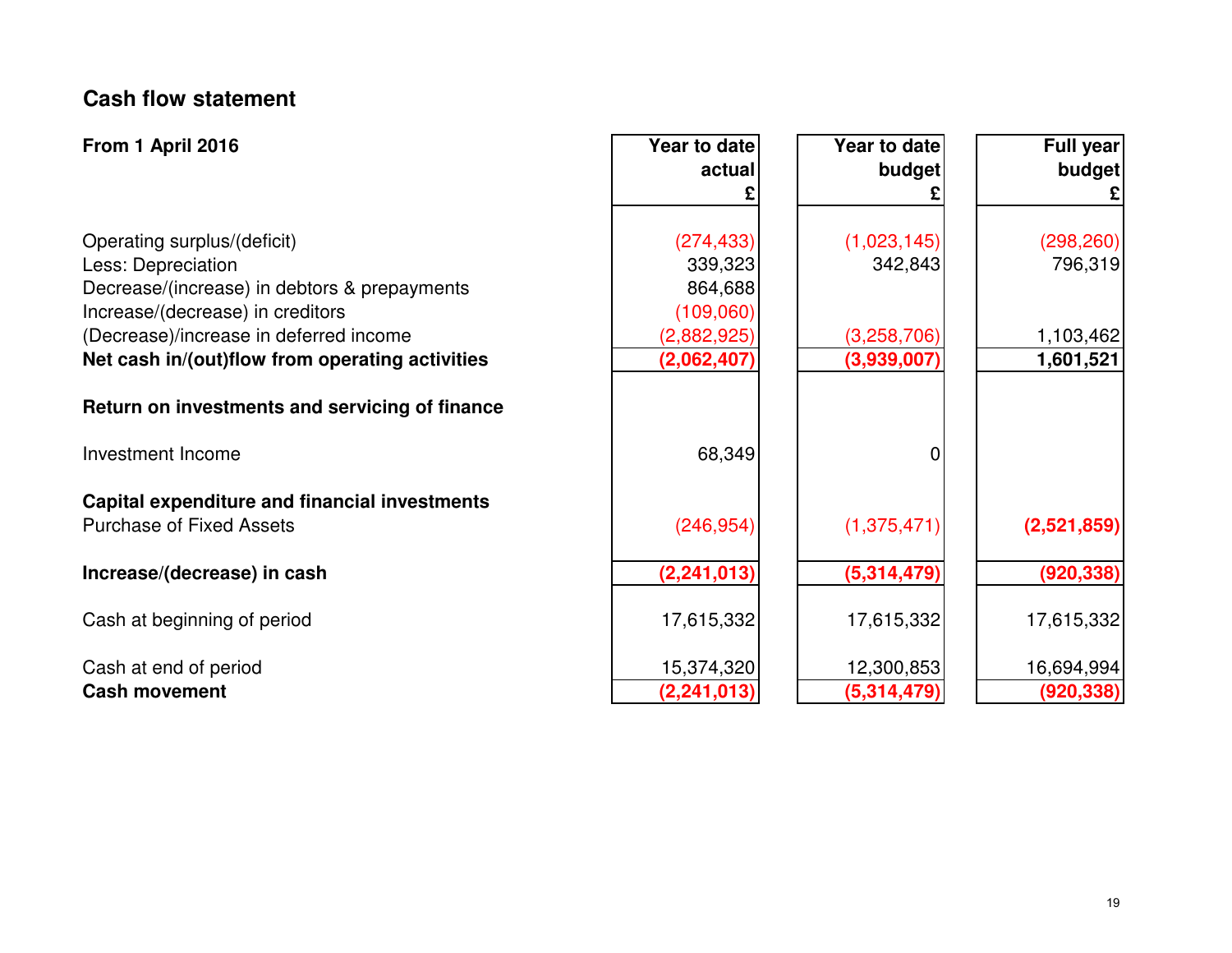#### **Graphs**







**2015-16**